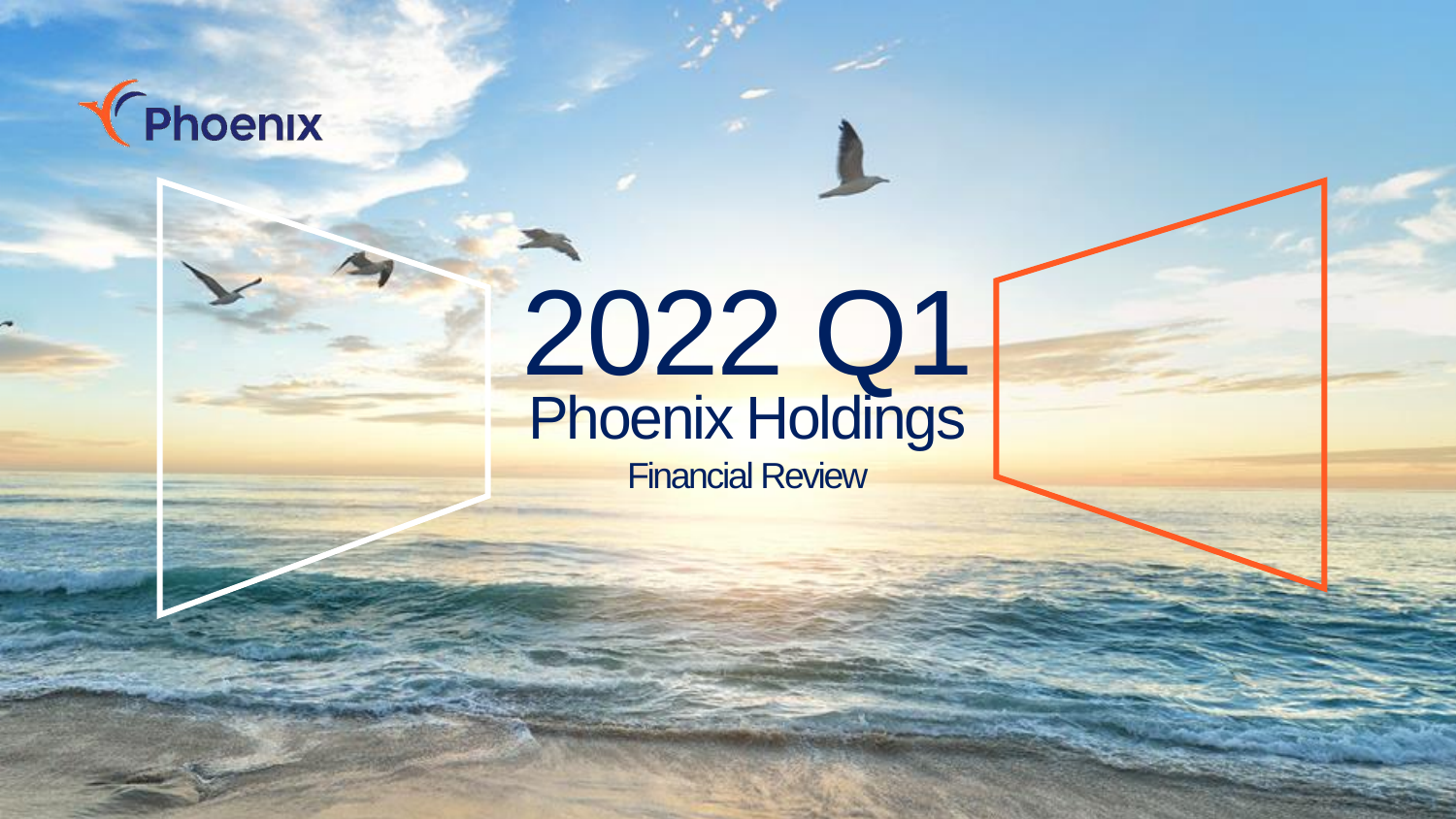

This presentation does not constitute an offer to purchase the Company's securities or solicitation to receive such offers and is designed solely to offer information as part of the Company's explanations regarding its Q1 2022 financial reports.

This presentation includes information regarding the Company's strategic plan for the years 2022-25 as well as forward-looking information as defined in section 32A of the Securities Law 5728-1968.

The realization and/or non-realization of forward-looking information which is stated in the financial reports and this presentation will be affected by risk factors that characterize the activities of the Company and group companies, as detailed in the Company's periodic reports, including changes in economic conditions, capital market in Israel and globally, the development of competition in the segments relevant to the group's activities, regulatory changes, changes in consumer preferences and consumption habits, changes in working assumptions or in the economic models and assumptions, and changes in implementation or execution – that can not be estimated in advance and may not be controlled by the Company. Hence, there is no certainty that the actual results and achievements of the Company in the future will be in accordance with these views and may differ, also substantially, from those presented in this presentation.

Furthermore, the presentation includes data and assessments based on external sources, the contents of which were not independently tested by the Company and therefore the Company is not responsible for their accuracy.

This presentation was drafted for the sake of convenience and needs to be reviewed along side with the Company's public reports, including Q1 2022 Financial Statements, which contain the complete information about the Company, before making any decision to invest in the Company's securities.

This presentation may include information that is presented differently from the way it was presented in the company's official reports, some information may be presented and/or categorized and/or edited and/or segmented differently from the company's official past reports.

For the avoidance of doubt, the Company does not undertake to update or change the information contained in this presentation.

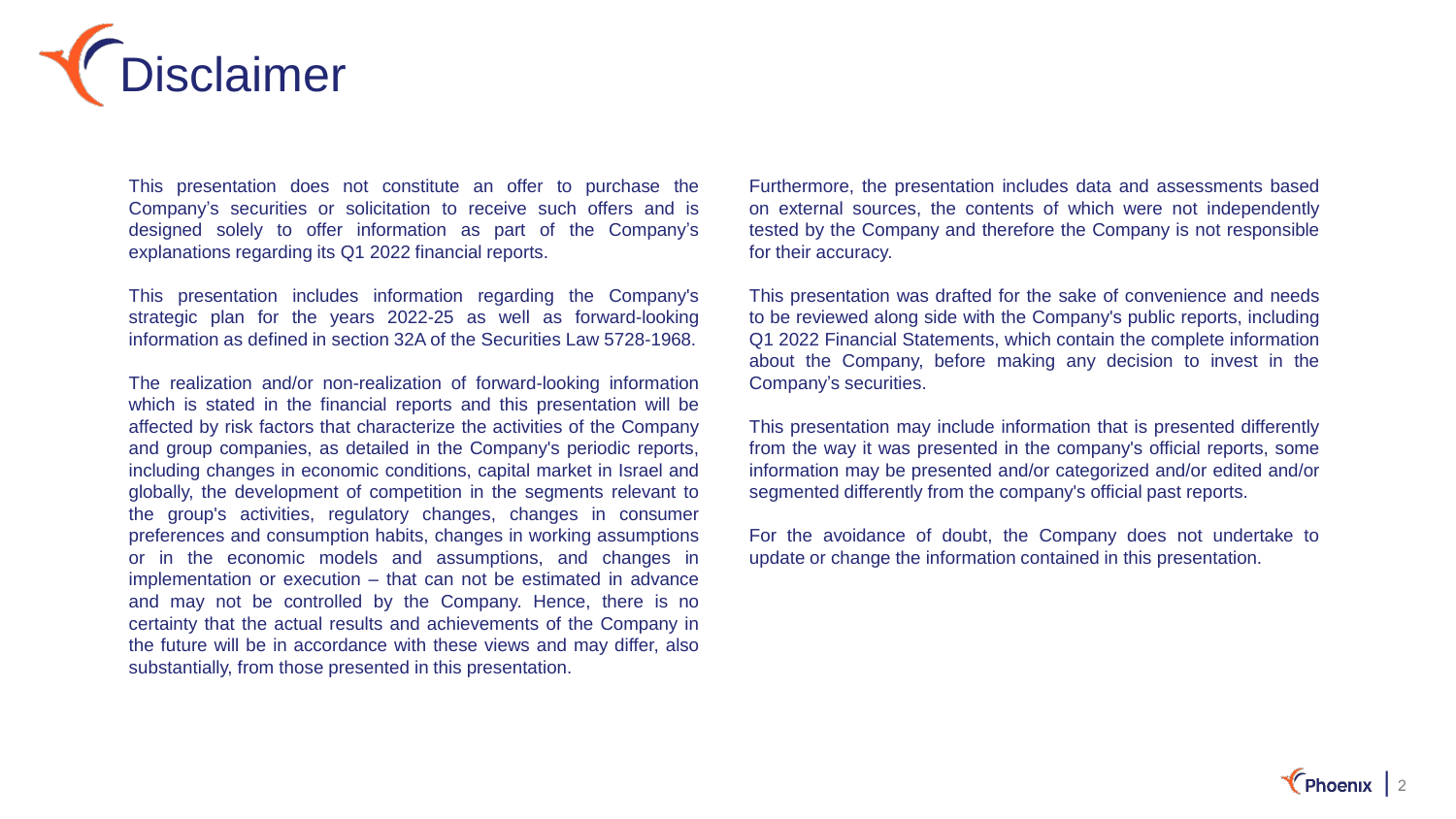



## Agenda > Highlights

Financial Results

Segment Breakdown

Appendix

Glossary



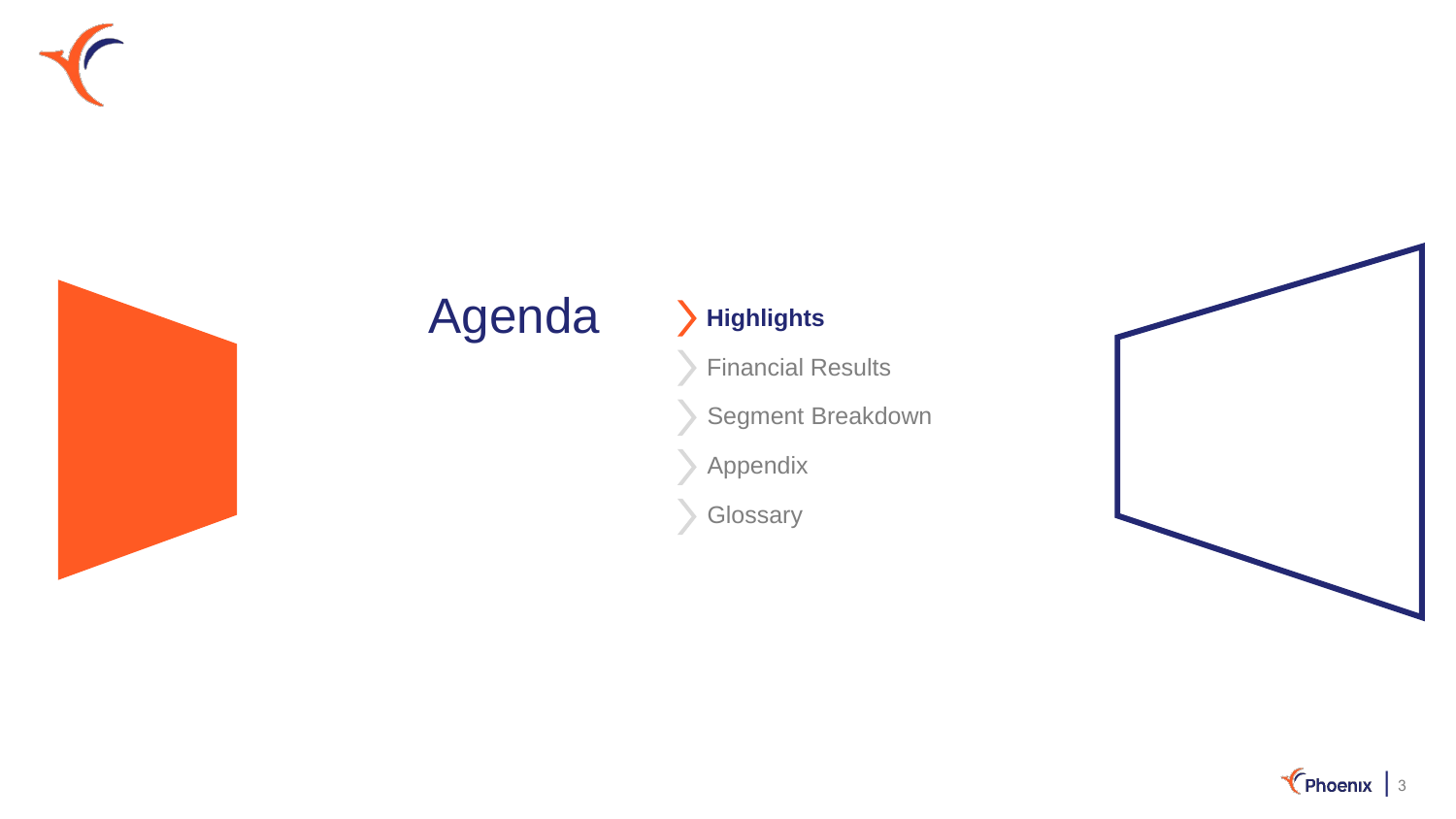**TERES** Phoenix Holdings at a Glance



 $\ell$  Phoenix  $\vert$  4

(1) As of May 26, 2022

(2) Five-year period (2017-21 end of year for AUM growth, 4/2017-3/22 full year for ROE)

(3) As of December 31, 2021, with transitional measures; includes events post report date of dividend distribution from Phoenix Insurance to Phoenix Holdings, raising Tier 2 capital, and Phoeniclass transfer to Phoenix Insurance

(4) Based on average yields over 3 years ended 31.03.2022 in the general plans: #1 out of 5 in Policies (1991-2003), #1 out of 5 in Pension, & #3 out of 10 in Provident Funds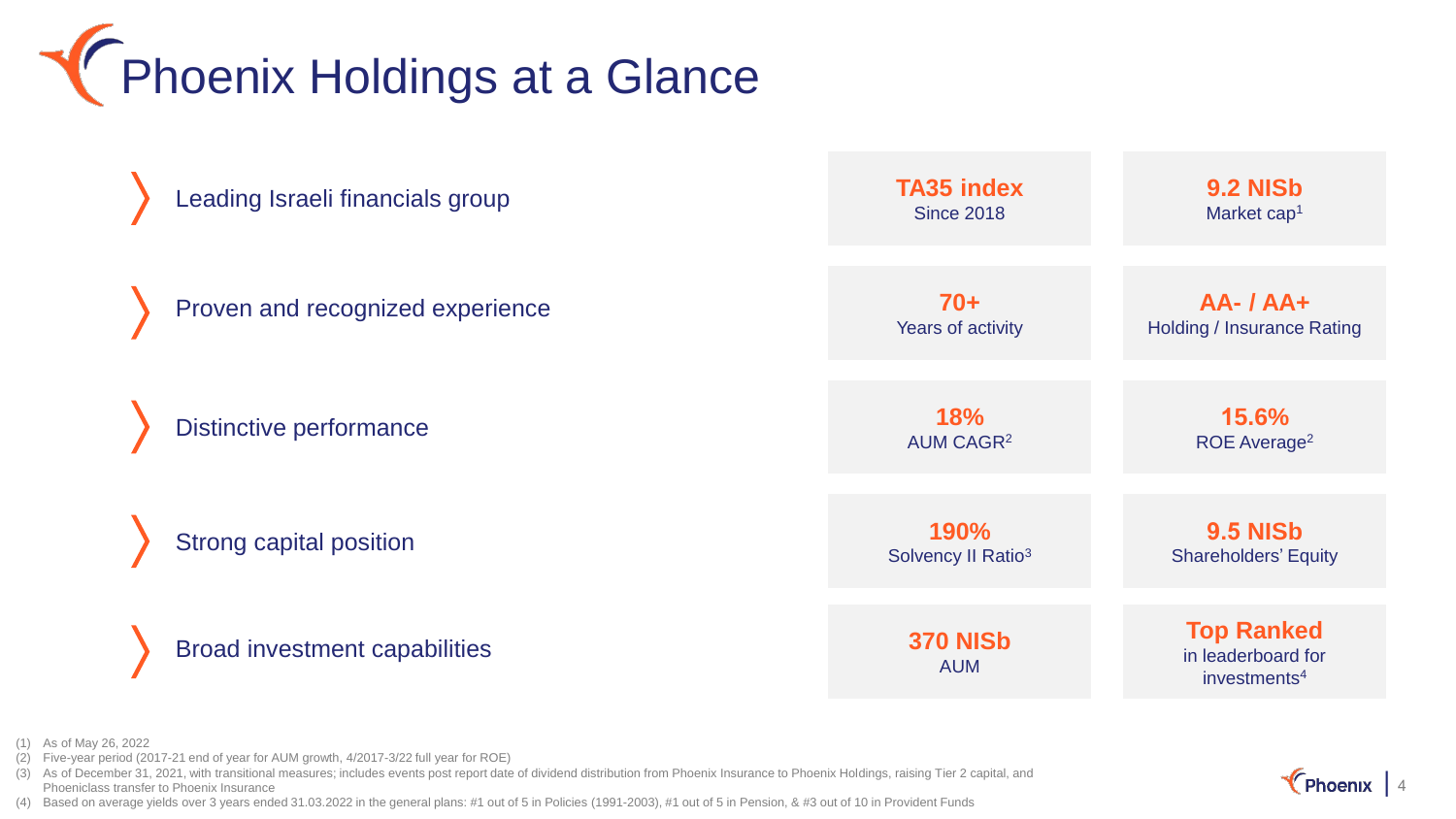# Israeli Economy: Impact of Global Volatility in Q1 2022

#### *Increased uncertainty in Q1…*

**Macro trends:** An increase in inflation, after the quarter the Bank of Israel increased its rate from 10bps to 35bps in April and 75bps in May

**Capital Markets:** Increasing volatility and declines in Israeli capital markets

#### *…but strong long-term trends*

**Wealth accumulation:** Continued AUM contributions despite the decline in capital markets

**Innovation:** Vibrant tech ecosystem, #1 startups per capital, #1 R&D investment as percent of  $GDP<sup>1</sup>$ , however sector impacted by global changes









**Long-Term Yields (10Y) <sup>5</sup>** Percent



2016 2017 2018 2019 2020 2021 22Q1

2.2%

**Unemployment <sup>5</sup>** Percent



<sup>1</sup> Israel Securities Authority

<sup>2</sup>Israel Central Bureau of Statistics

<sup>3</sup> World Bank, current USD, 2021

<sup>4</sup> Bank of Israel (2021 figure is an estimate), including life insurance, pension, and provident funds

<sup>5</sup> Bloomberg (inflation for 2022 is actual 3 months not annualized; long-term yields based on Israel 10-year government bond, not CPI-linked for the past 12 months)

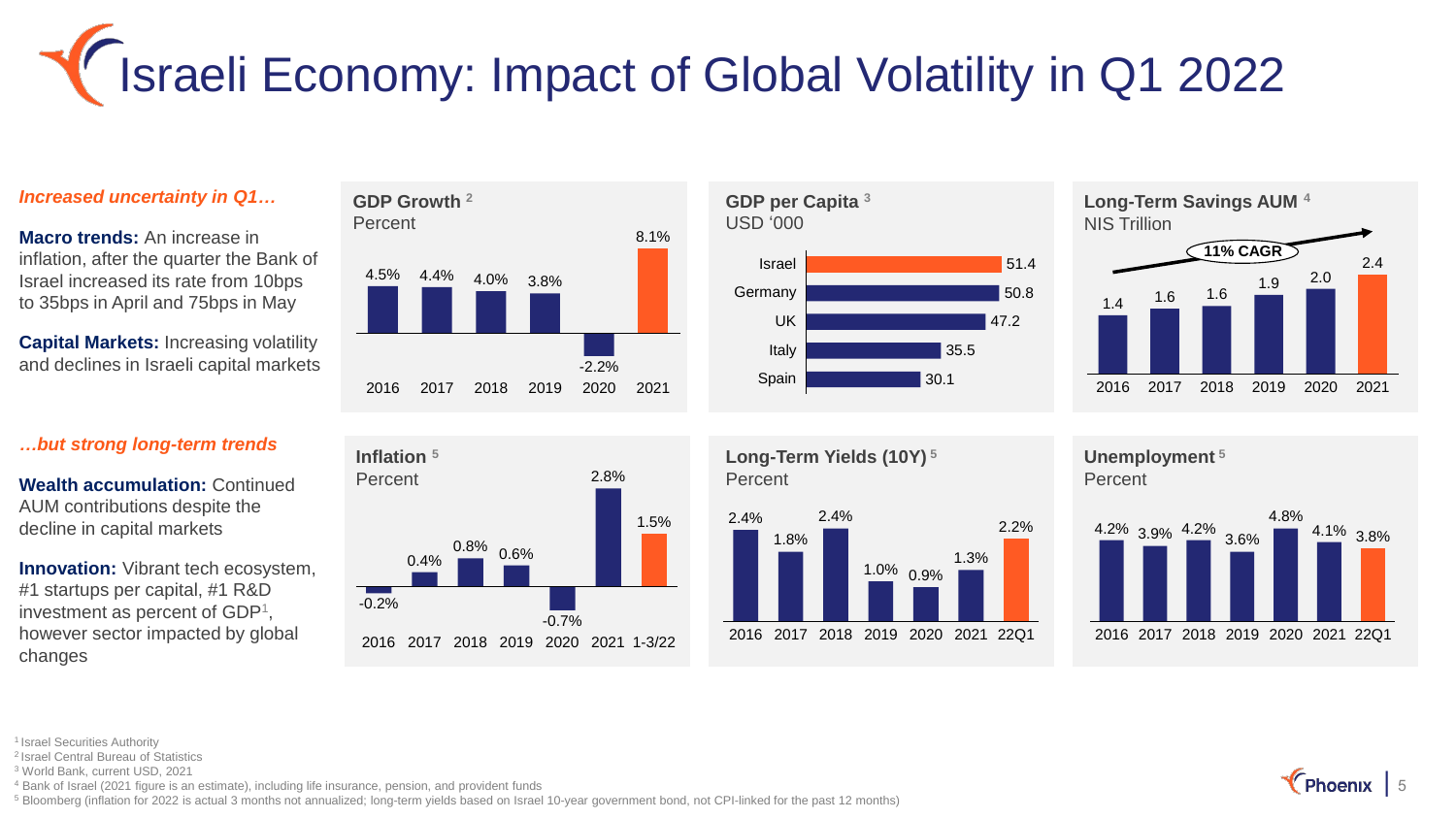

| 15.5%          | <b>352NISM</b>          | <b>370NISb</b>                     |
|----------------|-------------------------|------------------------------------|
| <b>ROE</b>     | Comprehensive<br>Income | <b>AUM</b>                         |
| <b>9.5NISb</b> | 190%                    | 56NISm                             |
| <b>Equity</b>  | Solvency <sup>1</sup>   | <b>Share</b><br><b>Repurchases</b> |

- Continued **diversification** driven by strategic execution
- **Net positive 131 NISm pretax financial margin** from interest rate increase and capital market declines, benefiting from dynamic, risk-adjusted investment management (see Slide 19)
- **Stable AUMs** due to net inflows, despite capital market declines

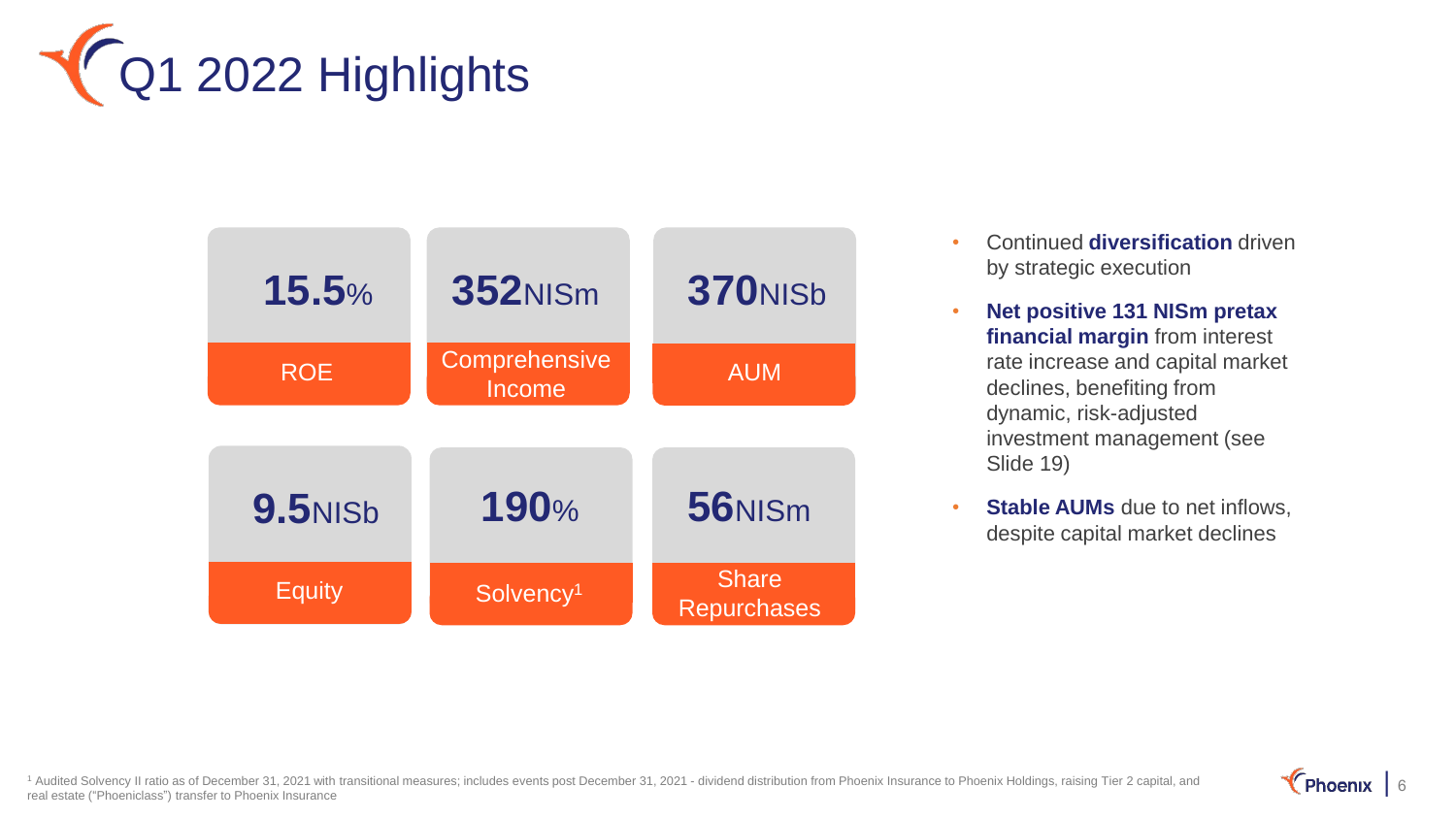# Q1 2022 Highlights: Strategic Execution

### **Phoenix Holdings (PHOE)** *Income & growth*

#### **Insurance Core Businesses**

- Continued growth in P&C while focusing on CLR improvement
- Dynamic, risk-adjusted investment management in volatile markets
- Ongoing technology & efficiency improvements

#### **Additional Core Businesses**

Asset Management (long- and short-term), Credit, Phoenix **Agencies** 

- Focus on driving growth across businesses
- Shifting mix to stable, feebased businesses
- Structural changes in **Excellence**

## *Diversification Resilience & stability*

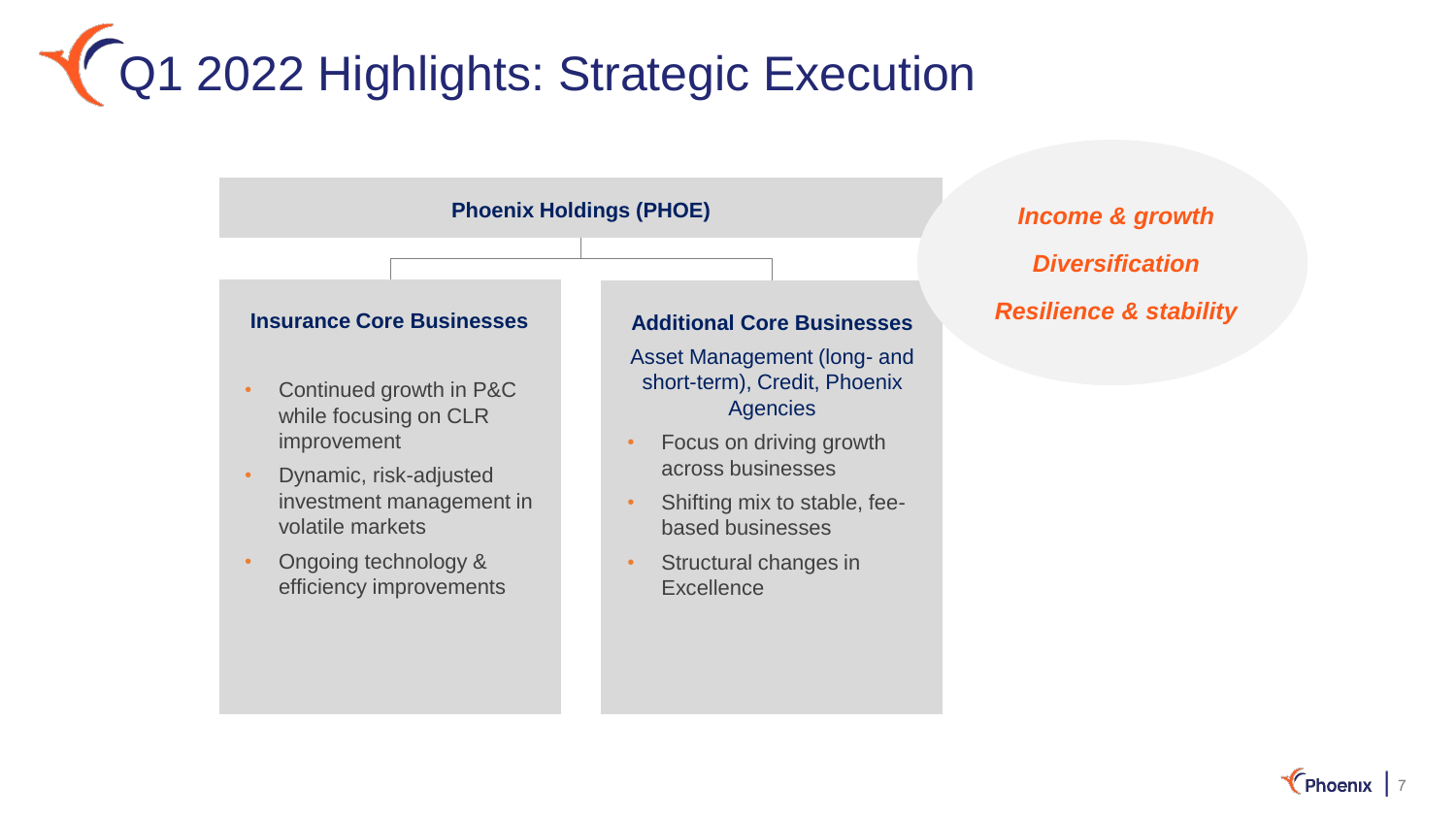





- *Q1 income similar to previous period, benefiting from growth in core business from 187 to 225 NISm and diverse activities*
- *Positive financial margin, despite capital market volatility*
- *Special items include income from real estate ("Phoeniclass")*

Notes: Additional Core Businesses includes Pension & Provident (previously held under the insurance company), Investment Services (formerly Financial Services, primarily Excellence), Agencies, and Gama. Investments include yields and variable management fees above / below real 3%. For the convenience of the presentation, the statutory tax rate in insurance and the core fee business is used, while the difference between the actual tax and the statutory tax is recorded in Special Items respectively. See Glossary for definition of Special Items.

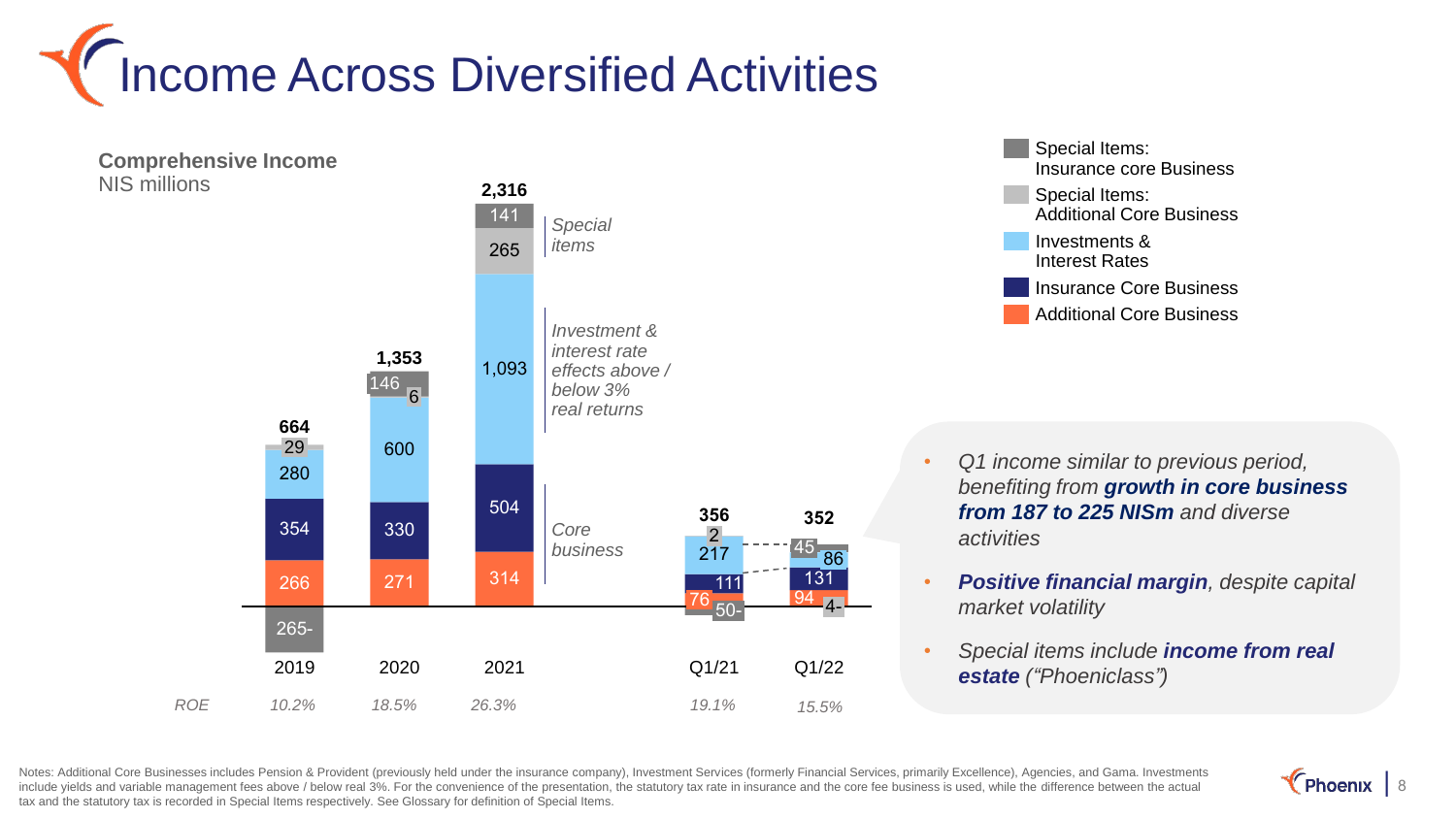

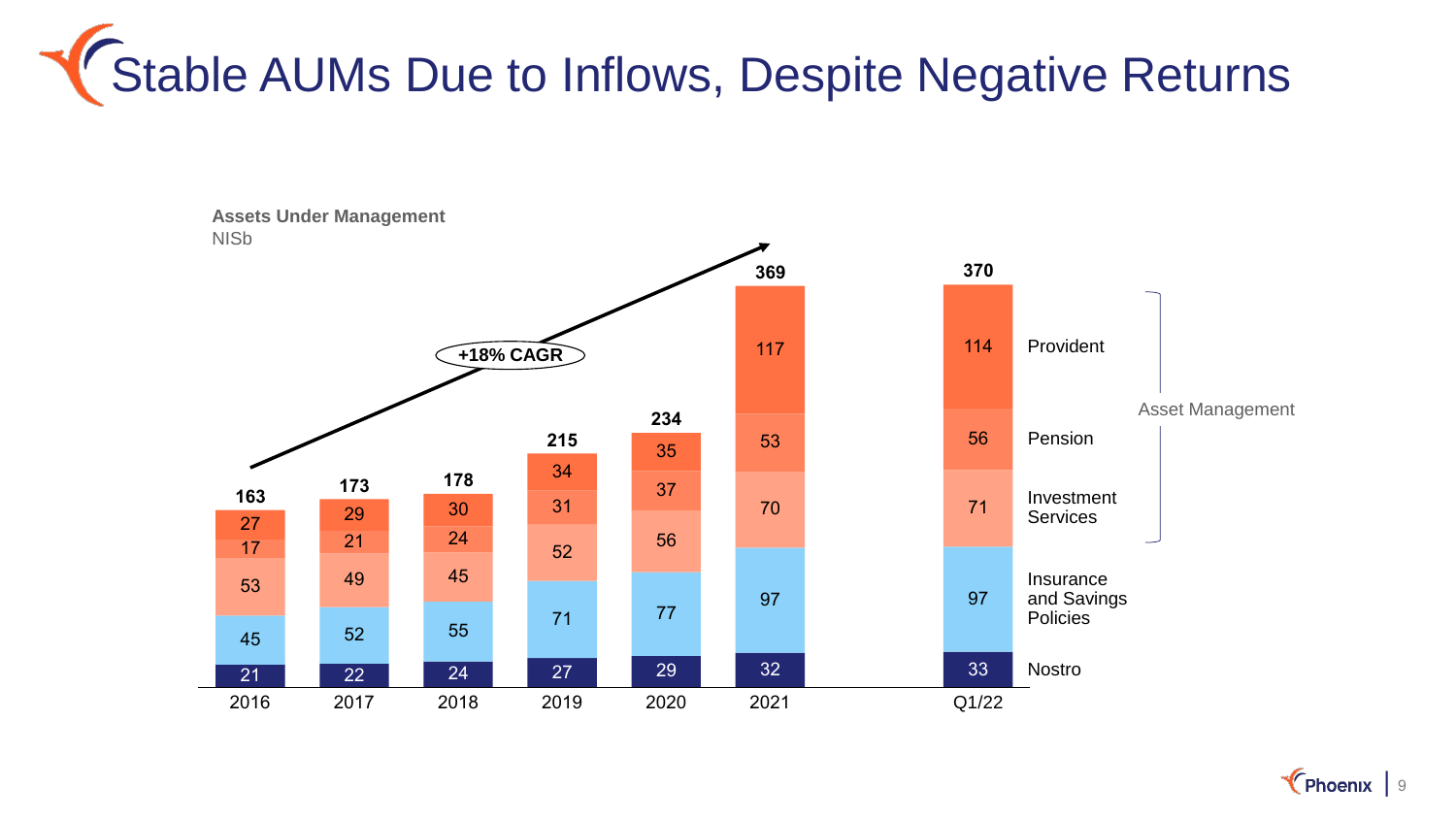



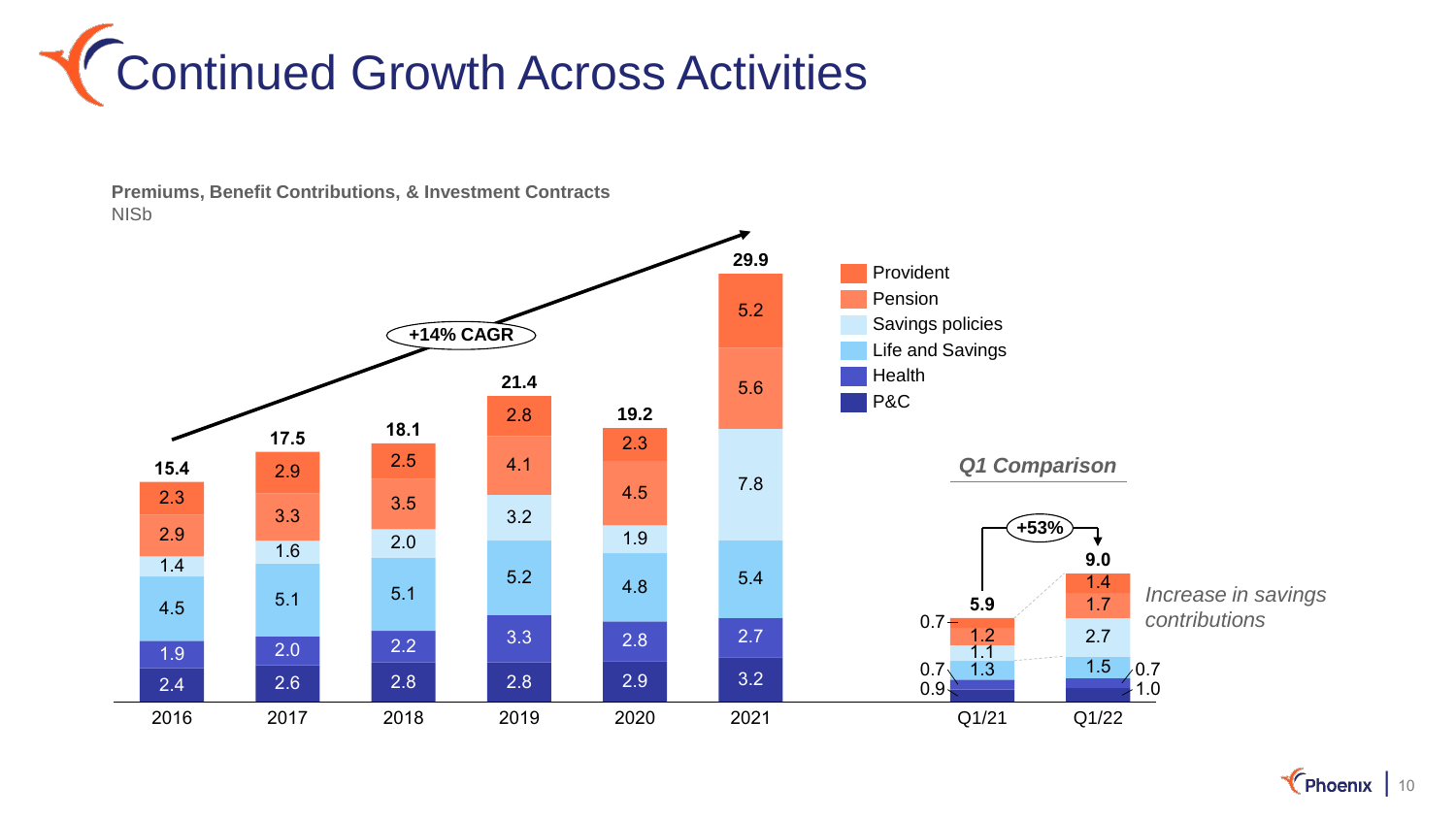Equity Generation and Dividend Distribution

#### **Equity**

- Building economic capital in insurance subsidiary (Solvency)
- Capital deployment for optimization and grow

#### **Dividends**

• 30% of comprehensive income

*Analysis under dividend* 

*As reflected in financial* 

*policy 2020-21*

*statements*

- Goal to extend track record of predictable, growing distributions
- *2022 updates: share repurchases counted separately; semi-annual distributions*

| n insurance                                              | <b>NISm</b> | <b>Shareholders' Equity</b> |       |       |          |       |       | <b>After dividend</b><br>of 421 NISm<br>& buyback of |
|----------------------------------------------------------|-------------|-----------------------------|-------|-------|----------|-------|-------|------------------------------------------------------|
| mization and growth                                      |             |                             |       |       |          | 9,653 | 9,536 | 56 NISm                                              |
|                                                          |             | 5,872                       | 6,446 | 6,636 | 7,970    |       |       |                                                      |
| ome                                                      |             |                             |       |       |          |       |       |                                                      |
| of predictable,                                          |             |                             |       |       |          |       |       |                                                      |
| rchases counted<br><i>stributions</i>                    |             |                             |       |       |          |       |       |                                                      |
|                                                          |             | 2017                        | 2018  | 2019  | 2020     | 2021  | Q1/22 |                                                      |
|                                                          | ROE*        | 16.5%                       | 8.3%  | 10.2% | 18.5%    | 26.3% | 15.5% |                                                      |
| <b>Total cash dividends relating to</b><br>annual income |             | $\blacksquare$              | 120   | 480   | 380      | 621   |       |                                                      |
| Plus: Share repurchase during<br>calendar year           |             |                             |       |       | 26       | 74    | 56    |                                                      |
| <b>Total under dividend policy</b>                       |             |                             |       |       | 406      | 695   | 56    |                                                      |
| Dividend distributed in cash<br>during calendar year     |             |                             | 120   | 480   | $\equiv$ | 580   | 421   |                                                      |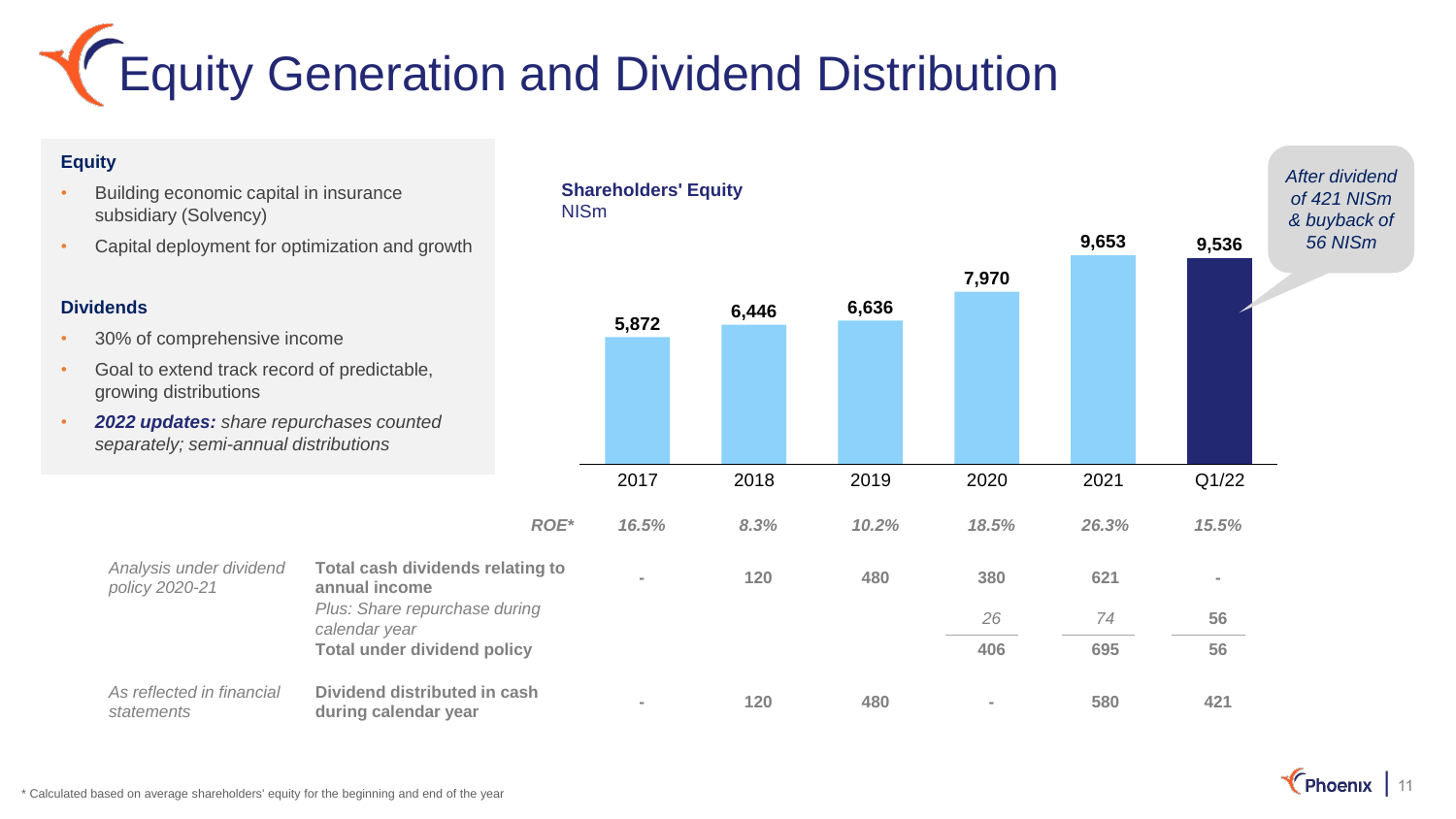

*Value Drivers*

*Growth Engines*

*Insurance*

*Asset Management*

*Distribution (Agencies & More)*

*Credit*

**Accelerated Growth**

Accelerating growth while shifting mix to *high-ROE, capital-efficient businesses* (P&C, asset management, distribution)



**Innovation & Efficiency**

Deepening *sustainable competitive advantage* with 1 NISb investments in technology (data, digitization, products) during plan

**Active Management**

Optimizing group portfolio, management, structure, and synergies to *unlock and create value*





**Capital Management**

Deploying capital against strategic priorities, reducing volatility and ensuring *long-term cashflow generation*

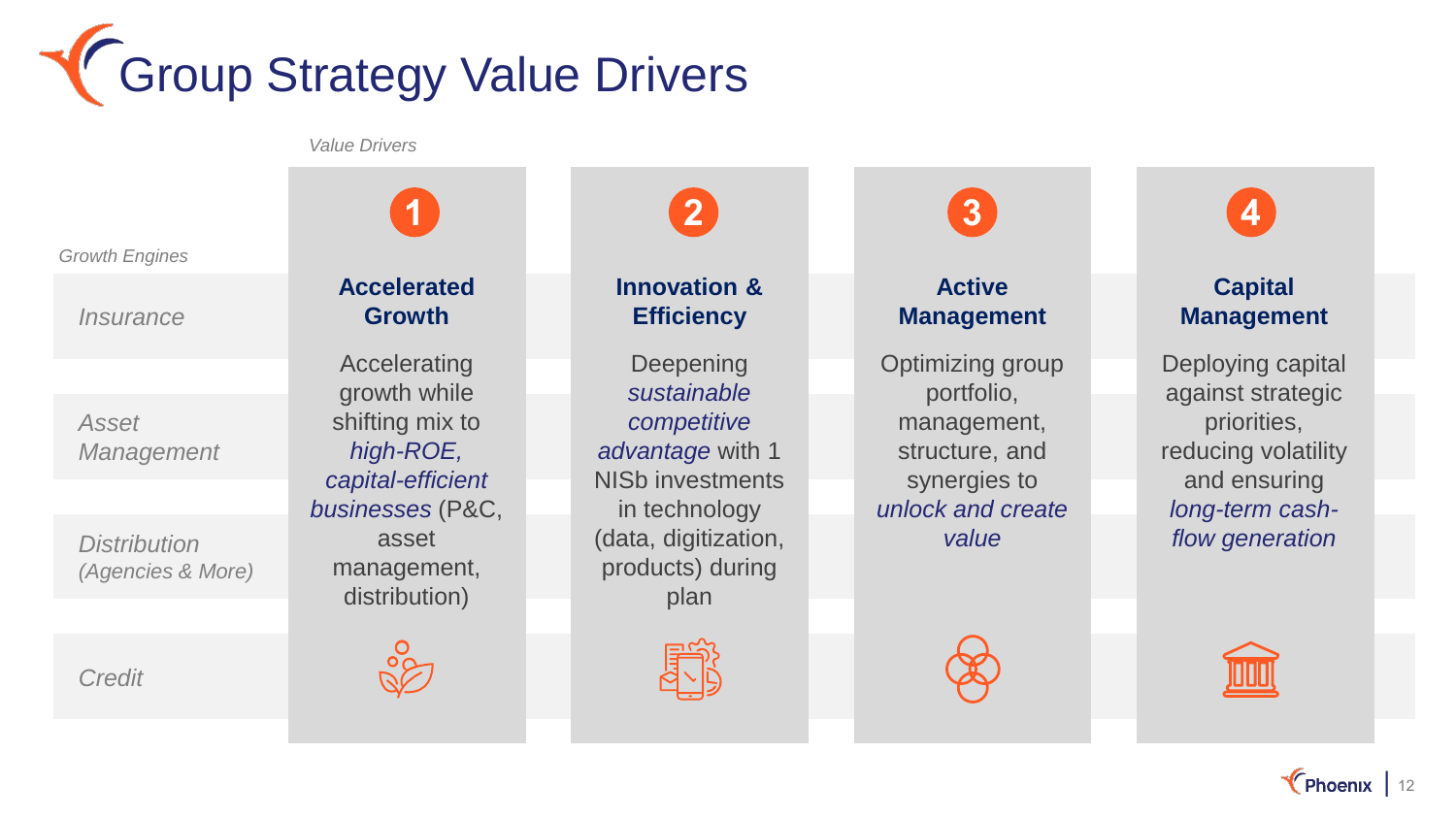# Quarterly Highlights

### **1** Accelerated growth in high-ROE activities **2** Innovation and efficiency



- **P&C:** 12% growth in P&C premiums, driven in part by growth in Smart direct car policies (compulsory & property together)
- **Asset management:** Stability in AUMs although the in volatility in capital markets
- **Agencies:** 34% growth in revenue
- **Credit:** 63% growth in Gama credit portfolio



- **Technology: (1) Product innovation:** Launch of "Smart Travel" insurance mobile app; **(2) Digitization:** Continue to achieve targets; **(3) Data & Analytics:** Recruitment of Chief Data Officer (CDO) and establishment of new data unit; successful implementation of analytics risk tool in luxury vehicle underwriting
- **Efficiency:** consolidation of pension and provident fund operations / back office with life insurance operations; increase in online users and use of digital channels

### **3** Active portfolio / group management **4** Capital management & Optimization



- **Phoenix Advanced Investments: Building alternative** investment unit with broad offering
- **Gama:** Organic growth of all activities
- **Agencies:** inorganic as well as organic growth
- **Excellence:** structure optimization and management appointments





- **Reinsurance transaction:** Optimized insurance equity using PHI transaction (recognized Q4 2021)
- **Real estate restructuring:** Transferred 49% of the shares of prime Tel Aviv property ("Phoeniclass") from Phoenix Investments to Phoenix **Insurance**
- **Dynamic investment management** for risk-adjusted returns (e.g., inflation, interest rates, capital markets)
- **Buy back:** executed 56 NISm purchases out of 100 NISm plan

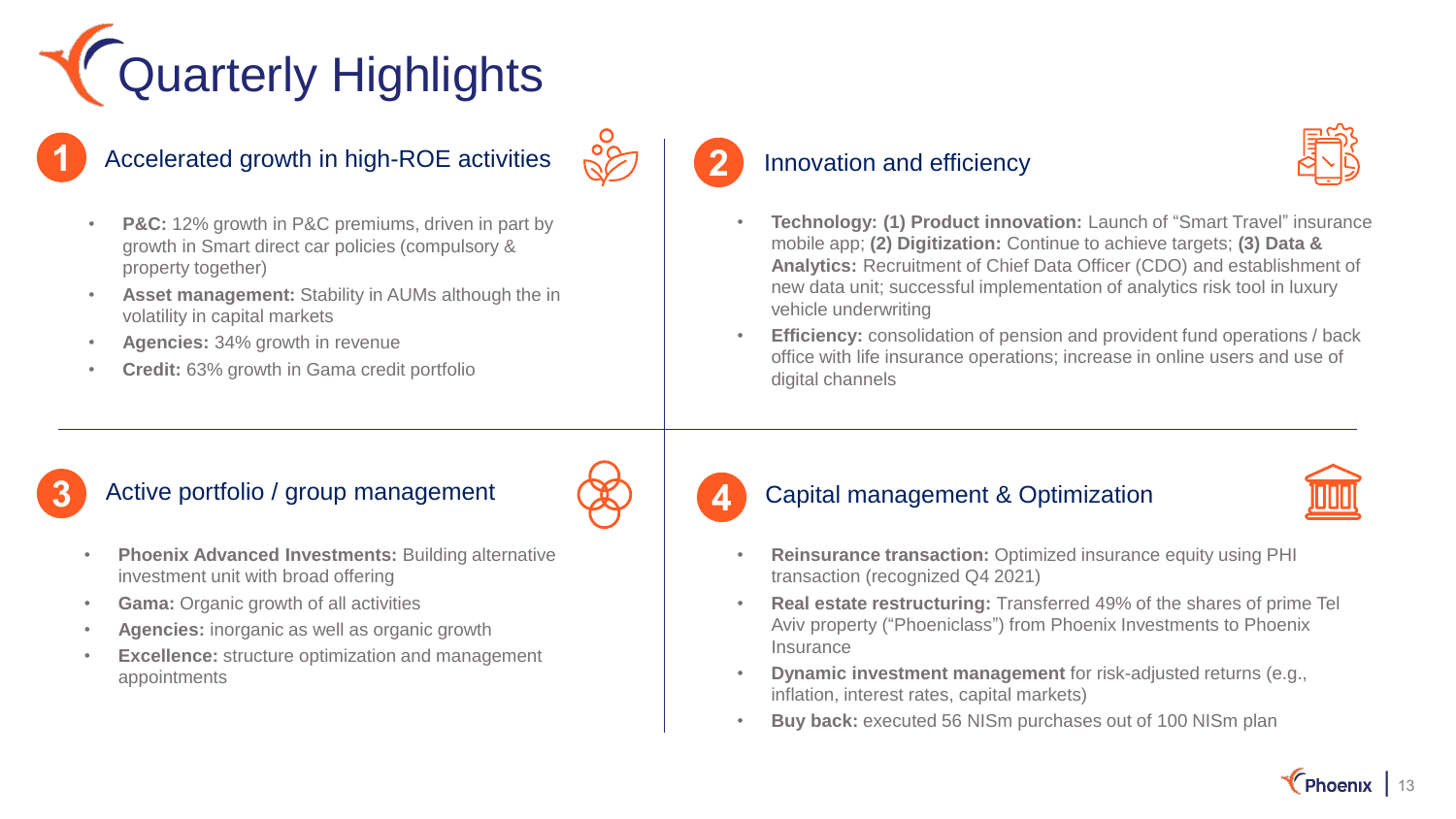





- *Continued strategic execution toward targets*
- *Dynamic management of interest and capital markets exposure for risk-adjusted returns*





(1) Nominal nostro yields

Note: Mid-term Targets based on 5-year plan 2020-25 and assuming 3% return on investments. ROE target range assumes 3-5% return on Nostro investments. Actual performance will depend on financial markets, macroeconomic growth, industry trends, company performance and other variables

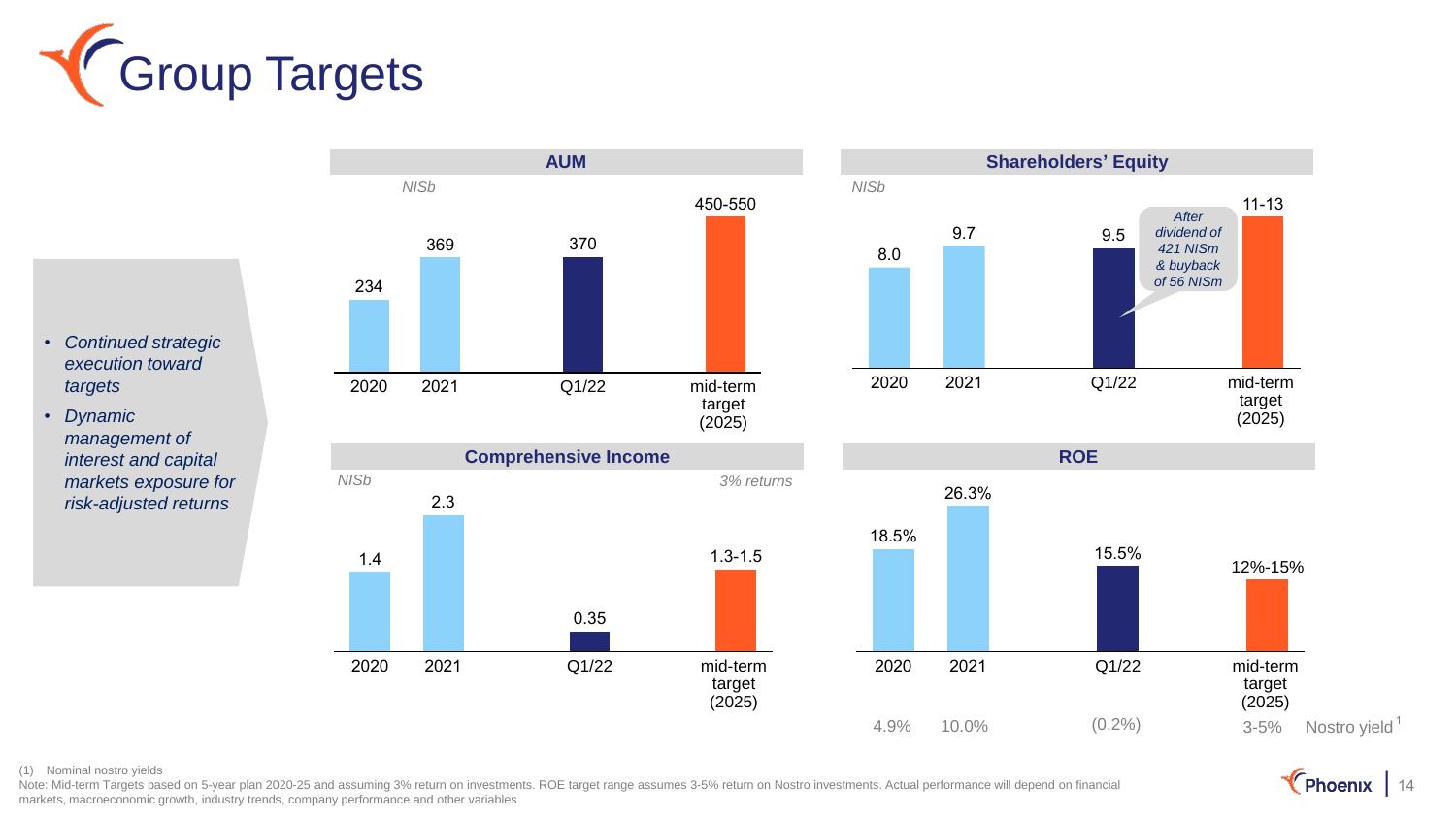

|          |      | <b>P&amp;C</b>        |       |                                                                                                         |             | <b>Expenses Ratios</b> <sup>2</sup> |                 |                                              |                         |
|----------|------|-----------------------|-------|---------------------------------------------------------------------------------------------------------|-------------|-------------------------------------|-----------------|----------------------------------------------|-------------------------|
| Premiums |      |                       |       | Including growth of Smart direct                                                                        |             |                                     |                 |                                              |                         |
| NISb     |      |                       |       | $4.2 - 4.8$                                                                                             |             | P&C                                 | <b>Health</b>   | Life                                         |                         |
|          |      |                       |       |                                                                                                         | 2019        | 4.10%                               | 5.57%           | 0.50%                                        |                         |
| 2.9      | 3.2  |                       |       |                                                                                                         | 2020        | 5.08%                               | 5.82%           | 0.49%                                        |                         |
|          |      |                       |       |                                                                                                         | 2021        | 4.40%                               | 5.50%           | 0.41%                                        |                         |
|          |      | 0.9                   | 1.0   |                                                                                                         | Q1/22       | 3.85%                               | 5.39%           | 0.39%                                        |                         |
|          |      |                       |       |                                                                                                         |             | $3.4 - 3.7%$                        | 5.4-5.8%        | $0.27 - 0.30\%$                              | Mid-term target (2025)  |
| 2020     | 2021 | Q1/21                 | Q1/22 | mid-<br>term<br>target<br>(2025)                                                                        |             | 3.2<br>premiums                     | 2.7<br>premiums | 97<br><b>AUM</b>                             | <b>Base 2021 (NISb)</b> |
|          |      | Solvency <sup>1</sup> |       |                                                                                                         |             | <b>Comprehensive Income</b>         |                 |                                              |                         |
| Ratio    |      |                       |       |                                                                                                         | <b>NISm</b> |                                     |                 | 3% returns, without special items, after tax |                         |
| 192%     |      | 190%                  |       | $\mathbf{1}$ $\mathbf{2}$ $\mathbf{3}$ $\mathbf{3}$ $\mathbf{4}$ $\mathbf{5}$ $\mathbf{5}$ $\mathbf{6}$ |             |                                     |                 |                                              | 739                     |



1 Solvency ratio with standard transitional measures; target range based on reduced transitional measures over time

2 Expenses as percent of gross earned premiums (P&C and Health) and AUMs (Life); expenses include general and administrative expenses, as well as other expenses; Health mid-term targets without HMO activity Note: Mid-term Targets based on 5-year plan 2020-25 and assuming 3% return on investments.

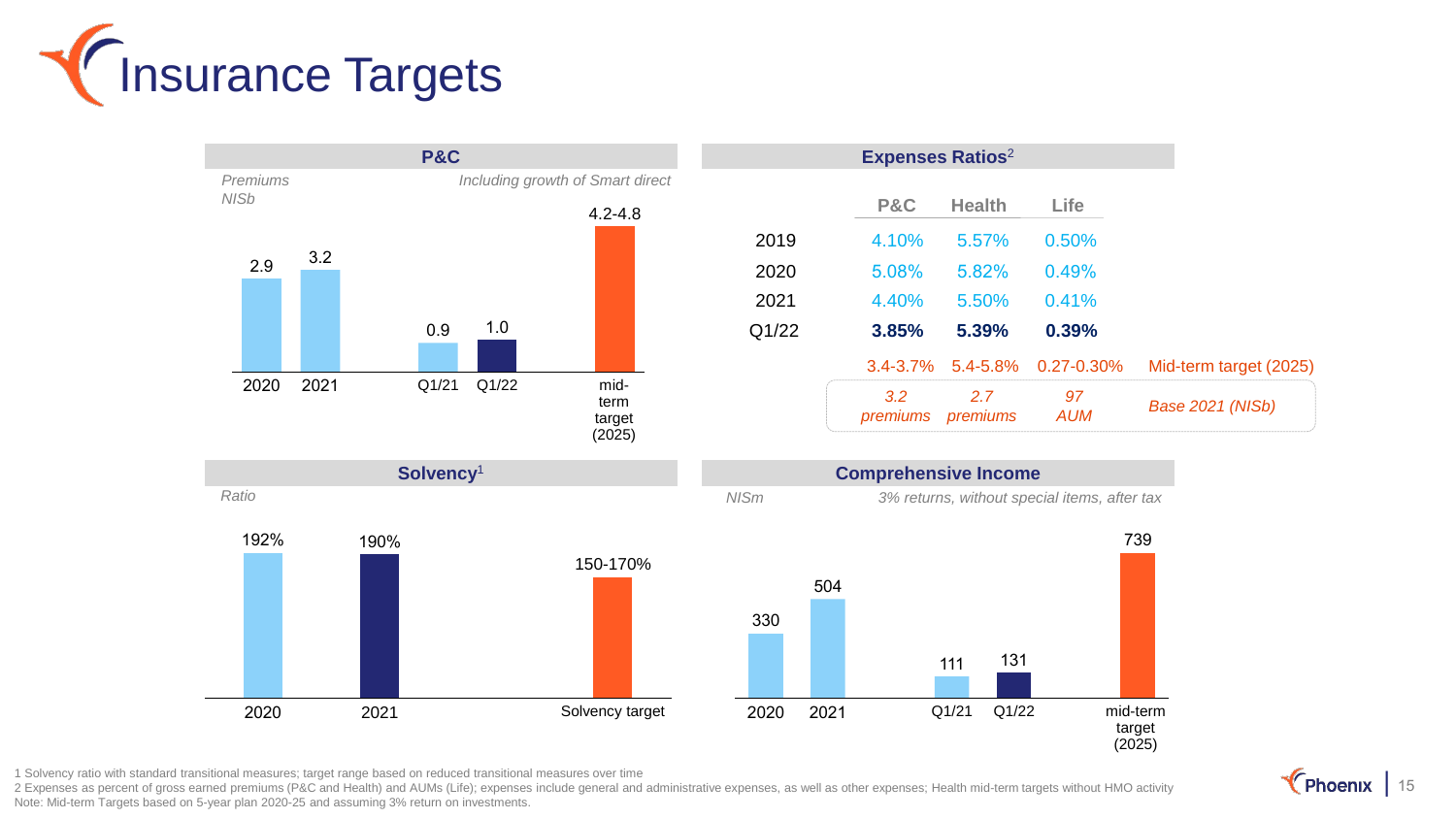









 $\sqrt{\frac{1}{6}}$  Phoenix | 16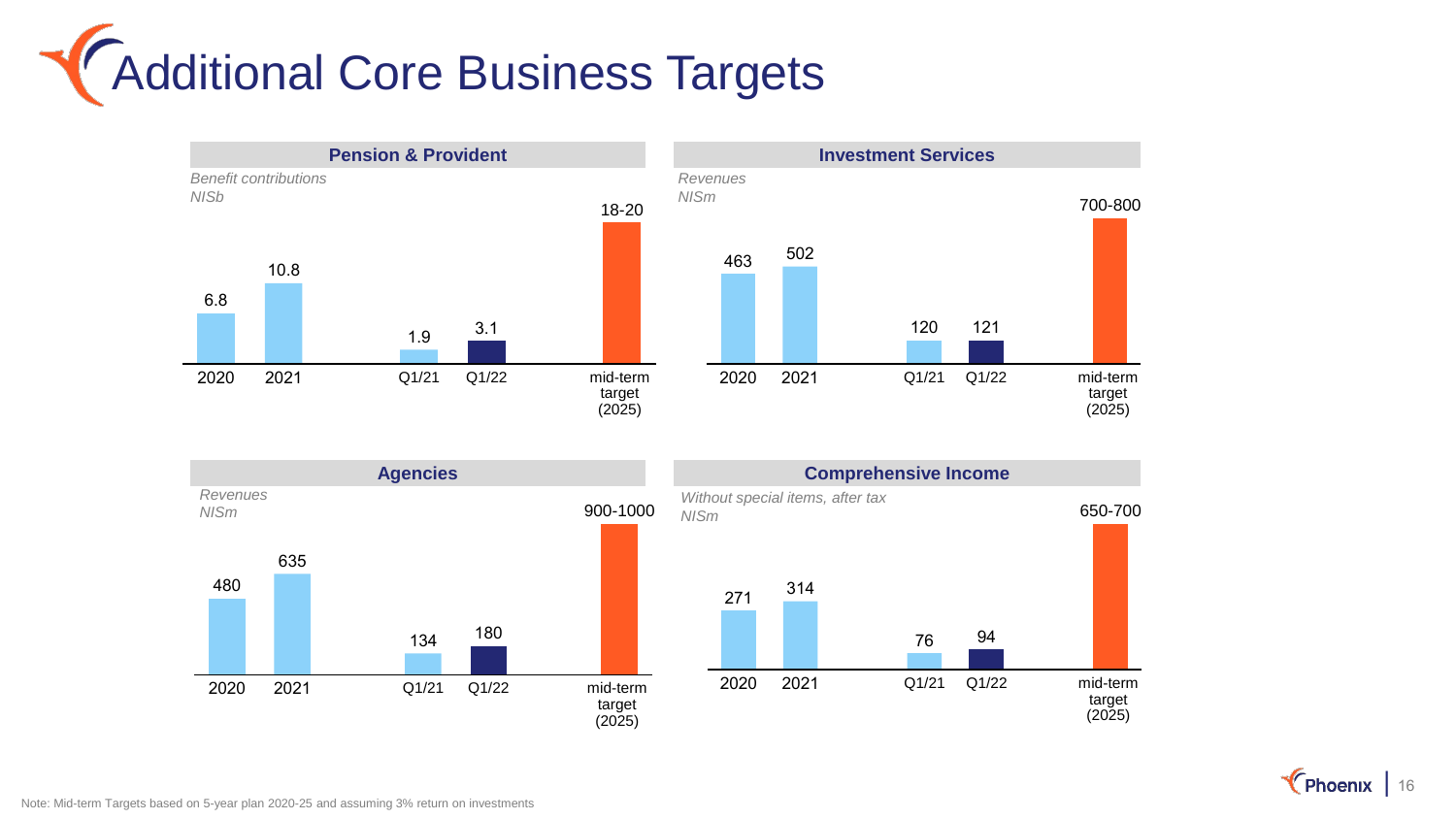# **Managing in Volatile Markets in 2022**

*Growth, Income, & Resilience: Quality Businesses*

- **Dynamic investment management** for riskadjusted returns (e.g., inflation, interest rates, capital markets)
- **Continued execution** of strategy, driving diversification and stability
- Seeking strategic **opportunities**

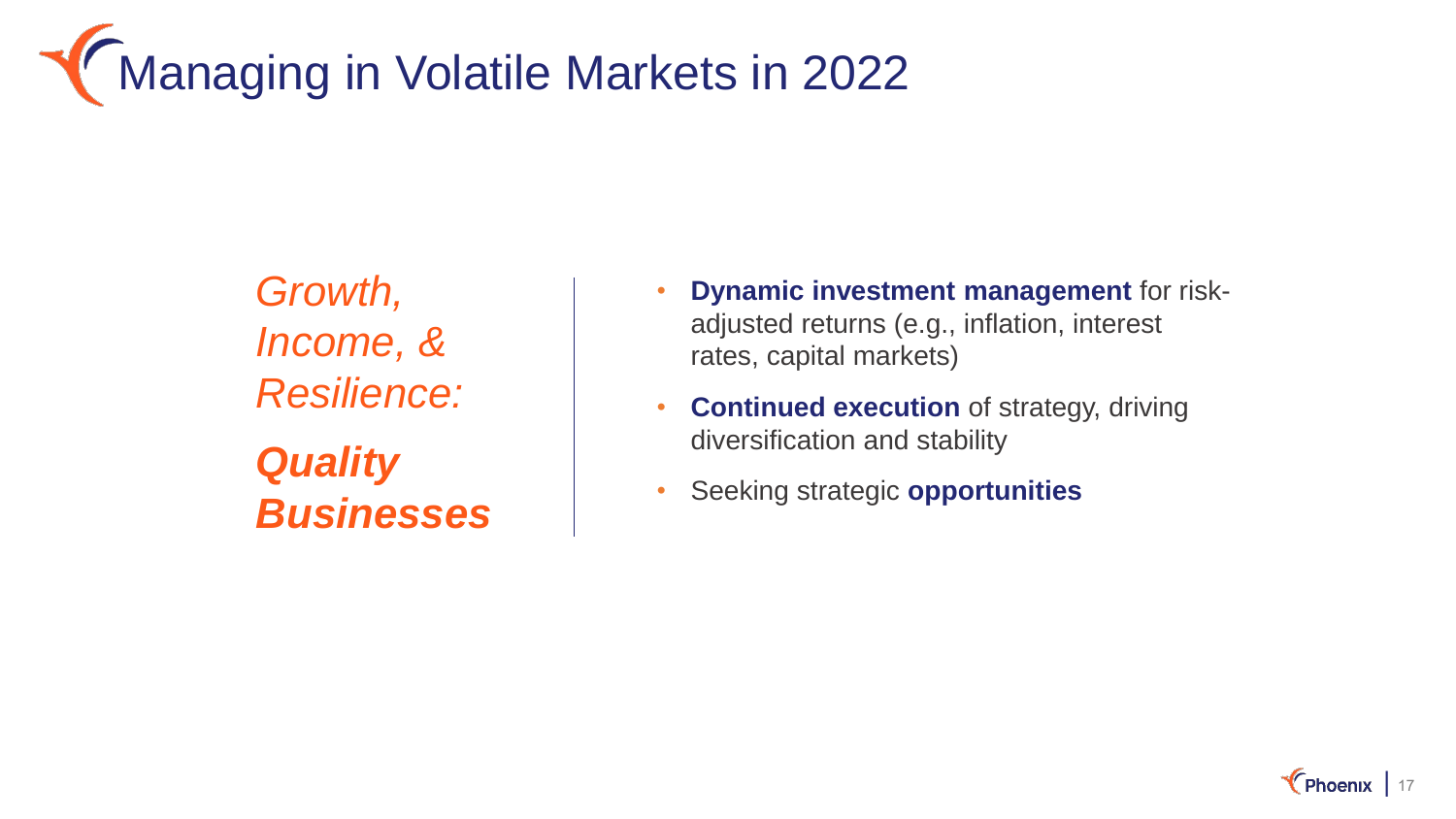



## Agenda > Highlights

#### **Financial Results**  $\sum$

Segment Breakdown

Appendix

**Glossary** 



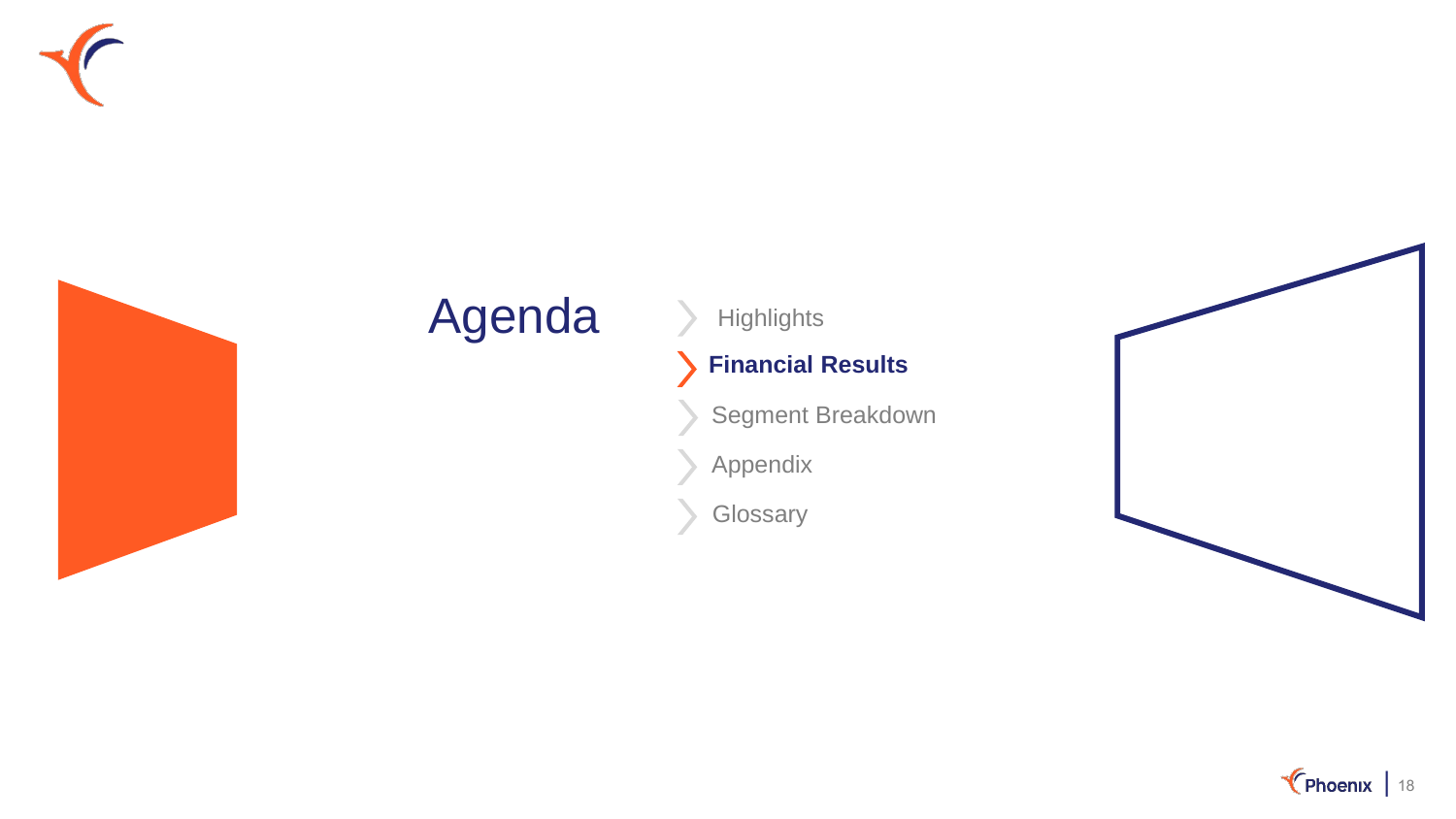

(\*) Investment income and variable management fees above/below 3% annual return and after offsetting guaranteed yield to policyholders (248M)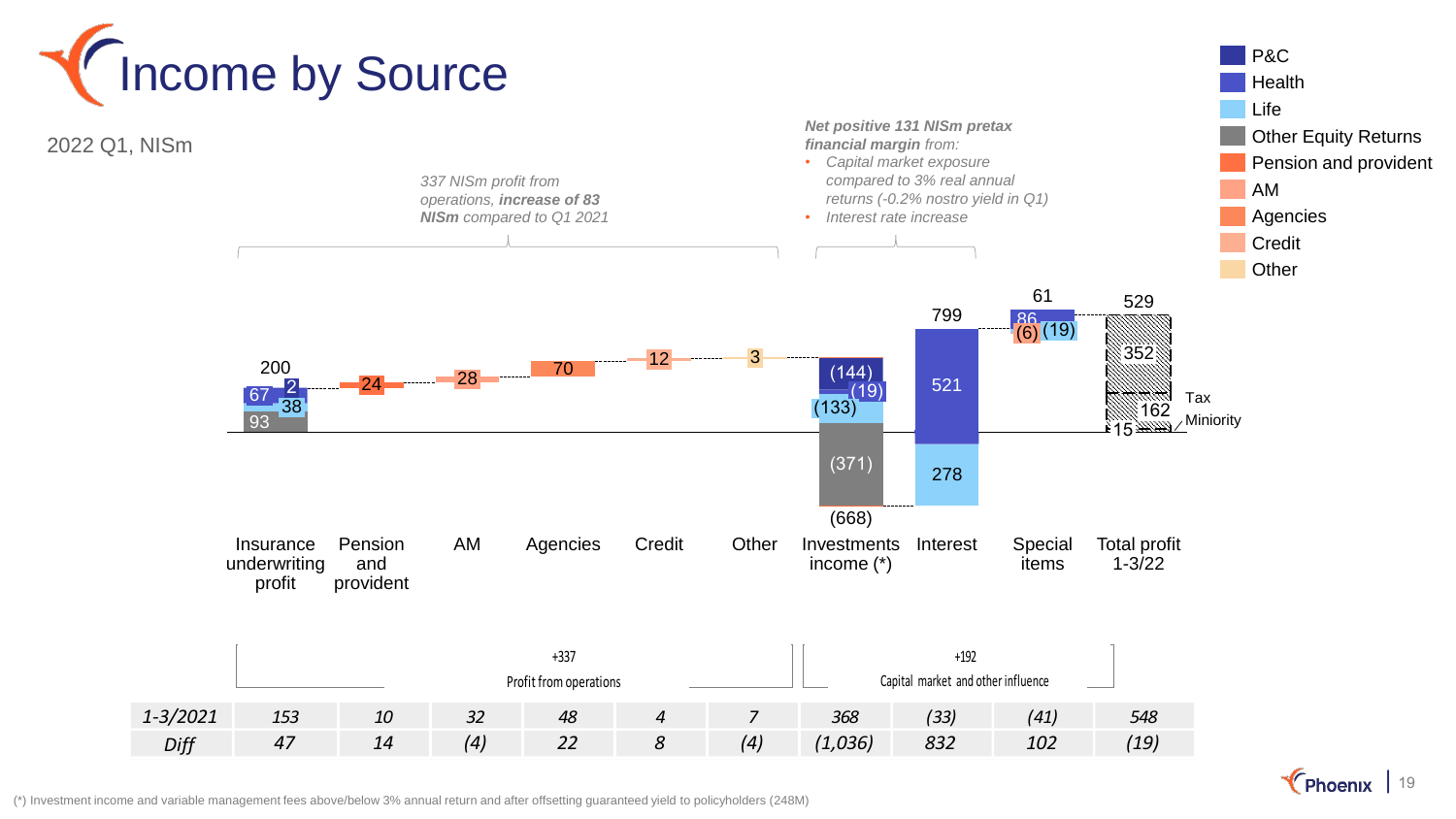

2022 Q1, NISm

- 352 NISm income in Q1; stability compared to previous period, despite change capital markets
- 15.5% ROE
- Negative contribution of P&C due to capital markets, claim increase and CLR worsening
- Positive contribution in Health due to interest rate increase

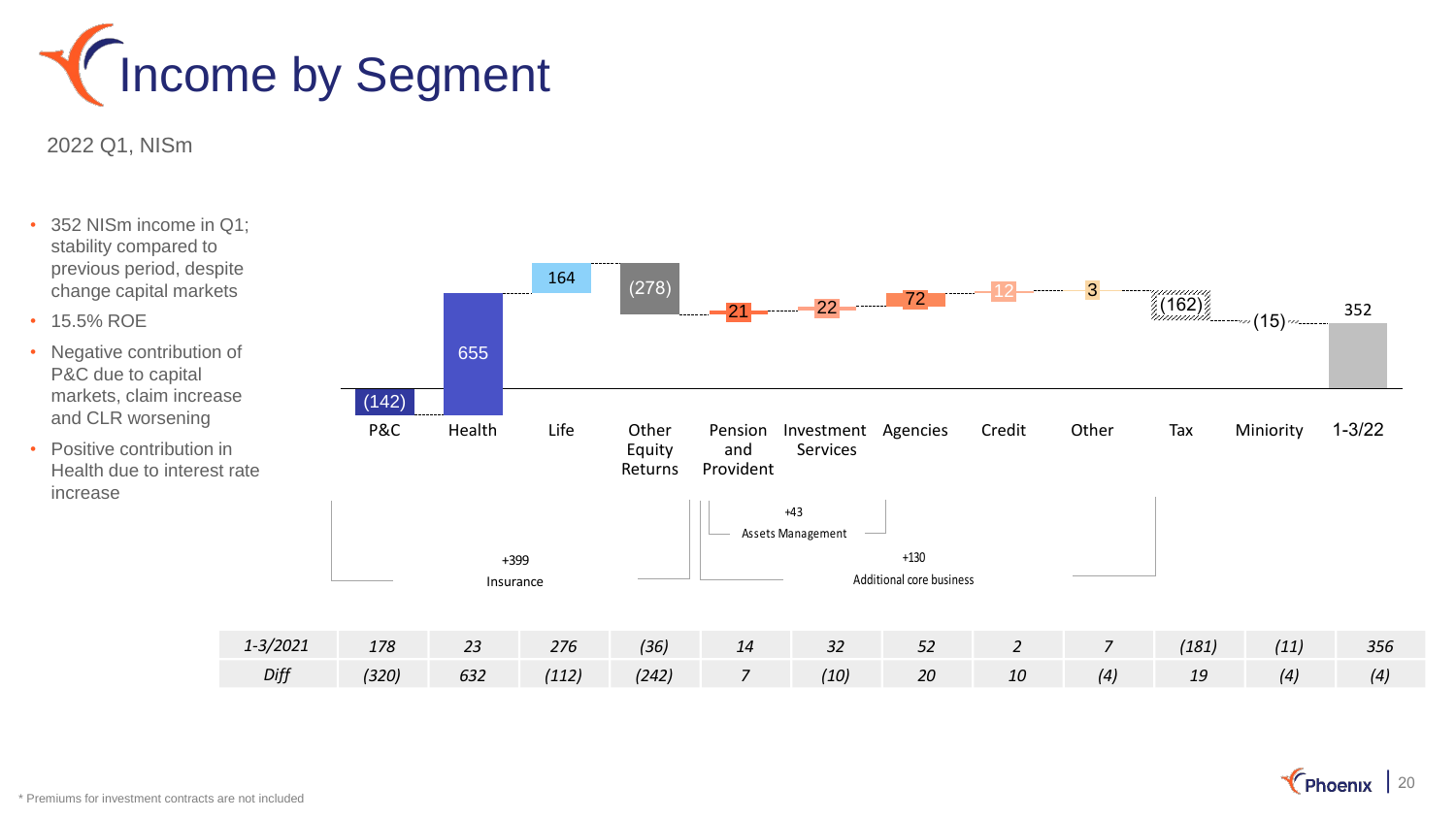

| <b>Phoenix Holdings NISm</b>                  |         |         |         | 31/12/2021 31/03/2021 31/03/2022 Difference 12/21-3/22 |        |
|-----------------------------------------------|---------|---------|---------|--------------------------------------------------------|--------|
|                                               |         |         |         |                                                        |        |
| Cash                                          | 2,154   | 2,249   | 3,380   | 1,226                                                  | Note 1 |
| Intangible Assets                             | 2,775   | 2,299   | 2,823   | 48                                                     |        |
| Deferred acquisition costs                    | 2,011   | 1,819   | 2,156   | 145                                                    |        |
| Investments in associates                     | 1,346   | 771     | 1,318   | $-28$                                                  |        |
| Investment property - other                   | 1,125   | 2,722   | 1,086   | $-39$                                                  |        |
| Credit for purchase of securities             | 2,550   |         | 2,711   | 161                                                    |        |
| <b>Other Assets</b>                           | 5,804   | 5,482   | 6,175   | 371                                                    |        |
| <b>Other Financial Investments</b>            | 28,698  | 27,477  | 28,415  | $-283$                                                 |        |
| Assets for yield-dependent contracts          | 97,117  | 82,335  | 97,385  | 268                                                    |        |
| <b>Total Assets</b>                           | 143,580 | 125,154 | 145,449 | 1,869                                                  |        |
|                                               |         |         |         |                                                        |        |
| <b>Financial liabilities</b>                  | 8,813   | 7,748   | 9,447   | 634                                                    | Note 2 |
|                                               |         |         |         |                                                        |        |
| Liabilities in respect of non-yield-dependent |         |         |         |                                                        |        |
| insurance contracts and investments contracts | 25,113  | 23,905  | 24,973  | $-140$                                                 |        |
| Liabilities in respect of yield-dependent     |         |         |         |                                                        |        |
| insurance contracts and investments contracts | 95,629  | 81,296  | 96,604  | 975                                                    |        |
| <b>Other Liabilities</b>                      | 4,102   | 4,135   | 4,611   | 509                                                    | Note 3 |
| Total equity                                  | 9,923   | 8,070   | 9,814   | $-109$                                                 |        |

- 1. Cash growth in liquidity reserves
- 2. Financial liabilities increase of 634 NISm mainly due to an increase in derivatives (260 NISm) and shortterm loan obtain by Gama (370 NISm)
- 3. Other liabilities increase of 509 NISm mainly due to dividend distributed in April 2022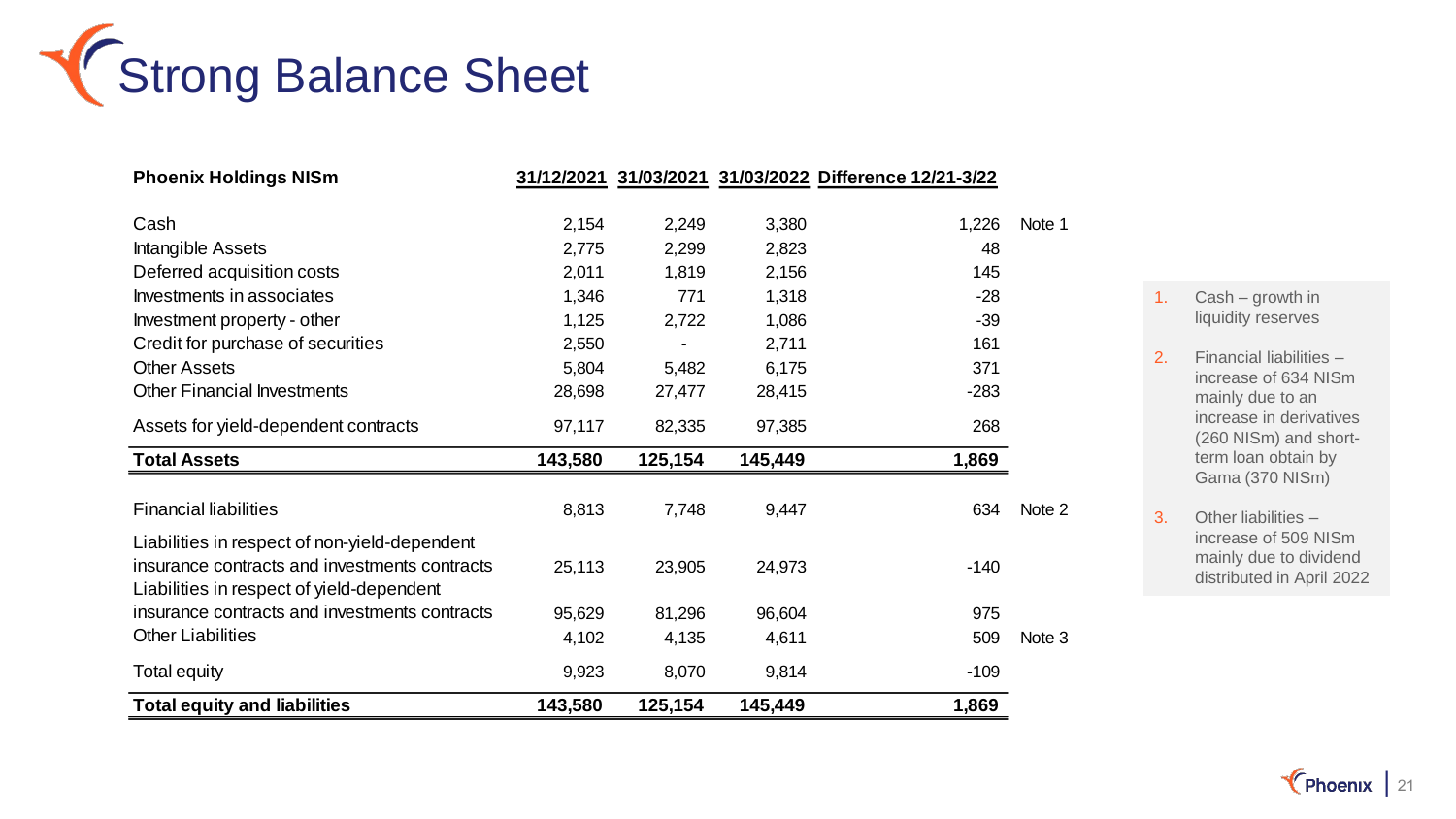# **Y** Active Solvency & Capital Management

#### **Economic Capital / Solvency (Insurance Company)**



- **Solvency II ratio of 190%** with transitional measures, above target range of 150- 170% (tapering of transitional measures)
- Economic capital increase of 14%
- Initiatives to reduce SCR including backbook reinsurance using PHI transaction
- Capital actions to strengthen economic capital
- Exposures to interest rates and capital markets

| <b>NISm</b> | % of SCR |
|-------------|----------|
| (1,000)     | $-13%$   |
| (136)       | $-2%$    |
| (1, 136)    | $-15%$   |
| 200         | 3%       |
| 270         | 4%       |
| 84          | 1%       |
| 554         | 7%       |
| (582)       | $-8%$    |
|             |          |

#### **Cash-flow (Holding Company)**

- **Phoenix Insurance** dividend policy of 30-50% of comprehensive income, in line with solvency target range
- **Pension and Provident**
- **Investment Services**
- **Agencies**
- **Liquidity** at holding level, including Phoenix Insurance Tier 1 capital notes

#### **Accounting Profit**

- Stable profit in Q1
- Dynamic management of the various exposures
- Preparing for **IFRS-17**  implementation in 2024, which is expected to reduce volatility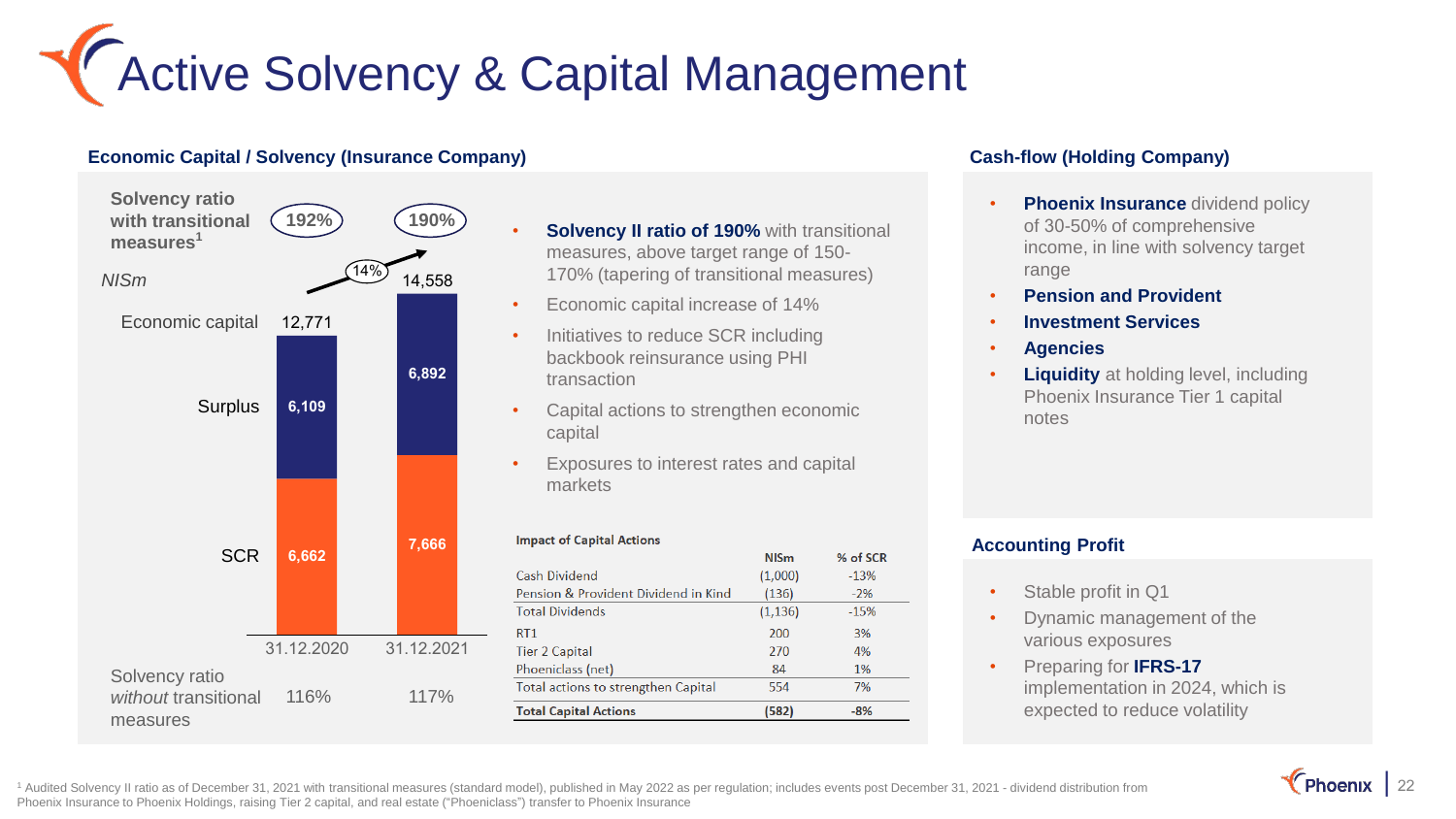



## Agenda > Highlights

Financial Results

#### **Segment Breakdown**  $\blacktriangleright$

Appendix

**Glossary** 



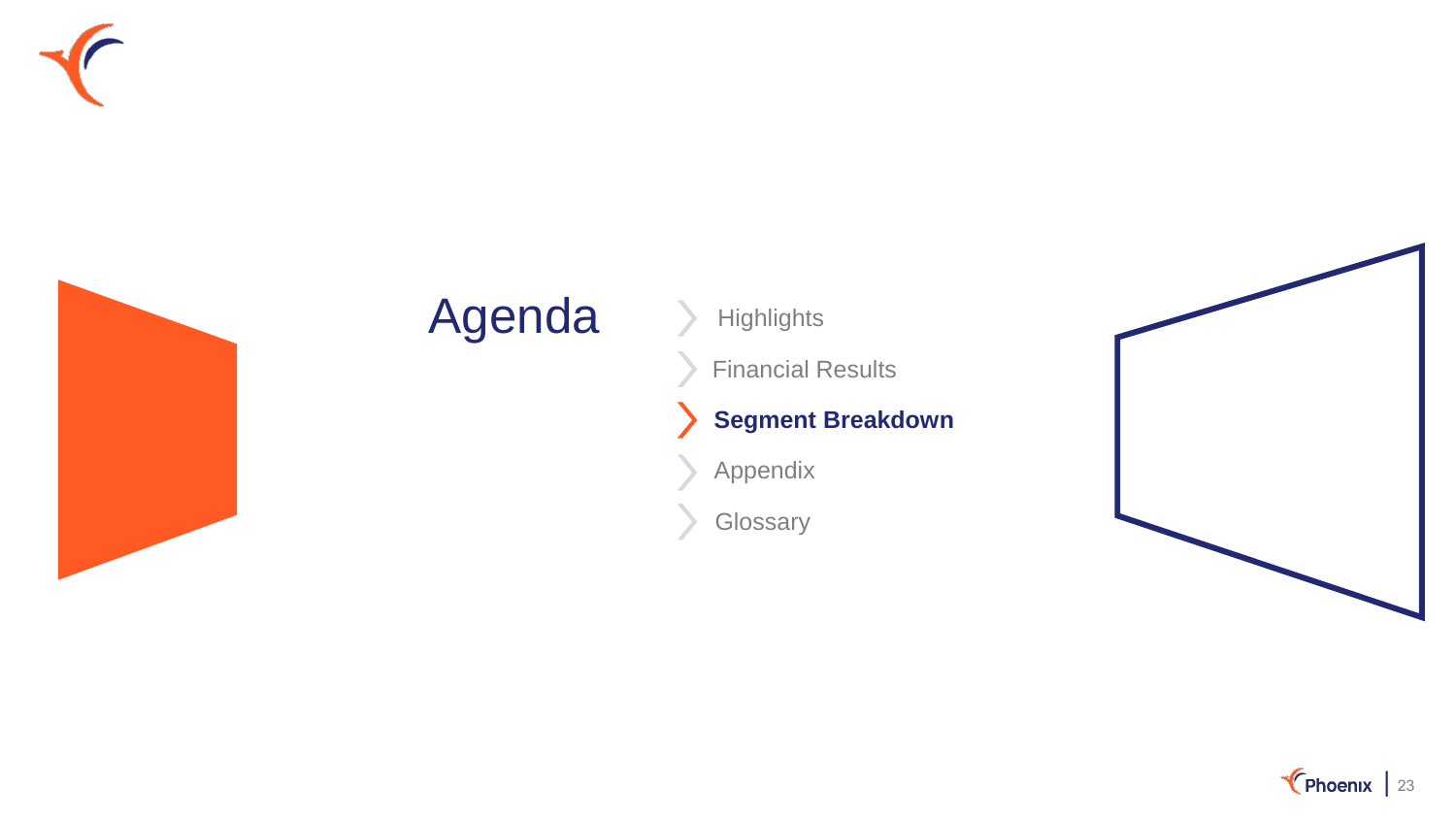



• **Motor property** impacted by fast & strong cyclical changes in frequency and severity (global & Israel)

- o Phoenix adjusted business to market and costs
- o Cyclical trends create opportunities for well-positioned players who have capabilities (technology, data & analytics, infrastructure, people)
- o Implemented data-driven pricing model based on machine learning
- **12% growth in premiums** overall, driven by agencies and Smart direct business
- **Investment performance** impacted by capital markets

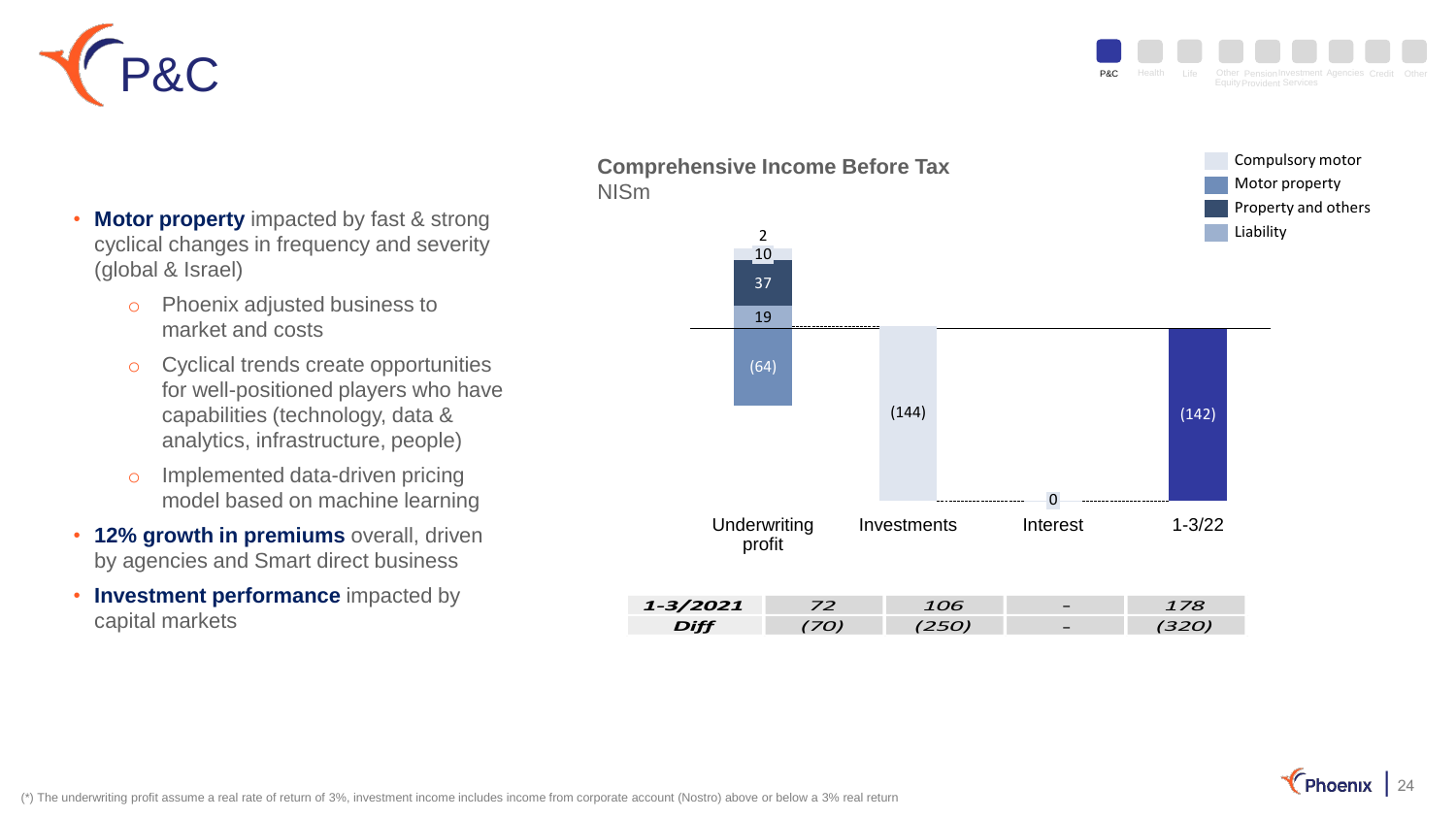



- Profit growth mainly due to an increase in risk-free interest rates offset by capital market effects
- Special items include the profit from Phoeniclass transfer under the LTC reserve
- Improvement of underwriting profit, mainly in LTC



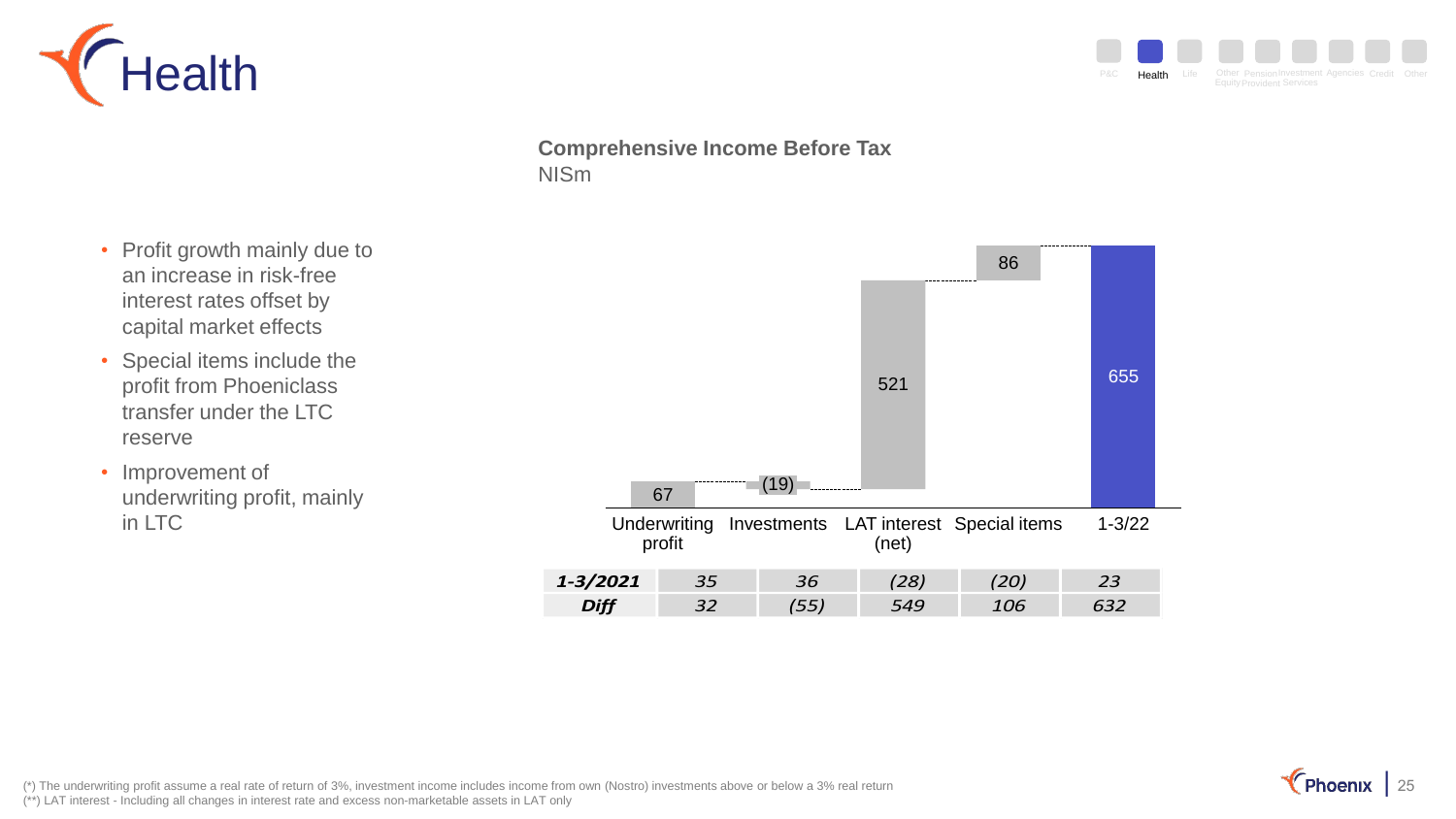



- Decreased profitability mainly due to results of Nostro investment and the policies participating in profits, which were partially offset by the impact of increase in interest rates
- Underwriting profit decreased due to risk products
- Deficit in variable management fees of 113 NISm as of Q1/22 and 340 NISm as of report publication date

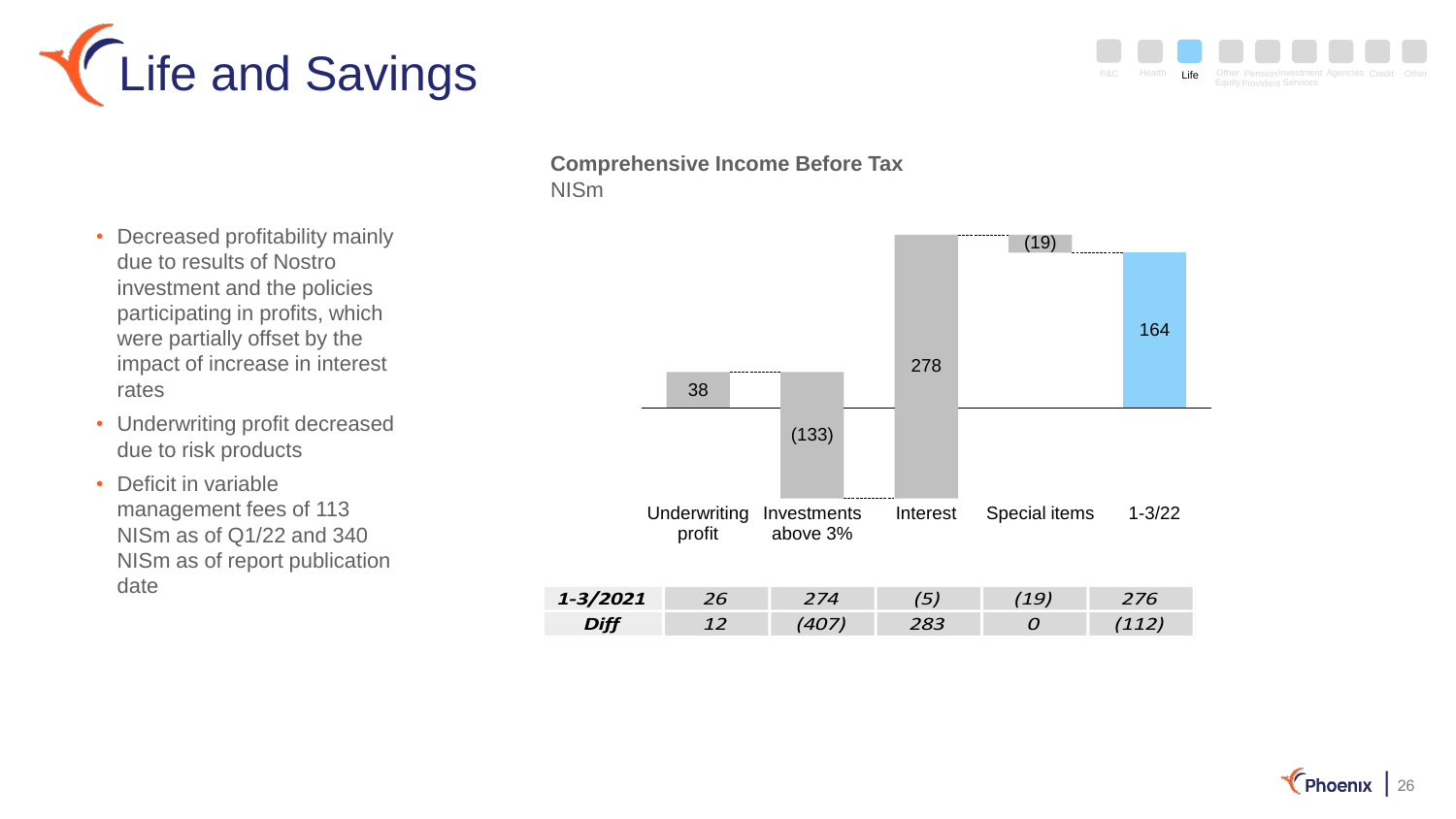



- Increase of financial margin due to CPI increase
- Negative impact of capital markets on investment results

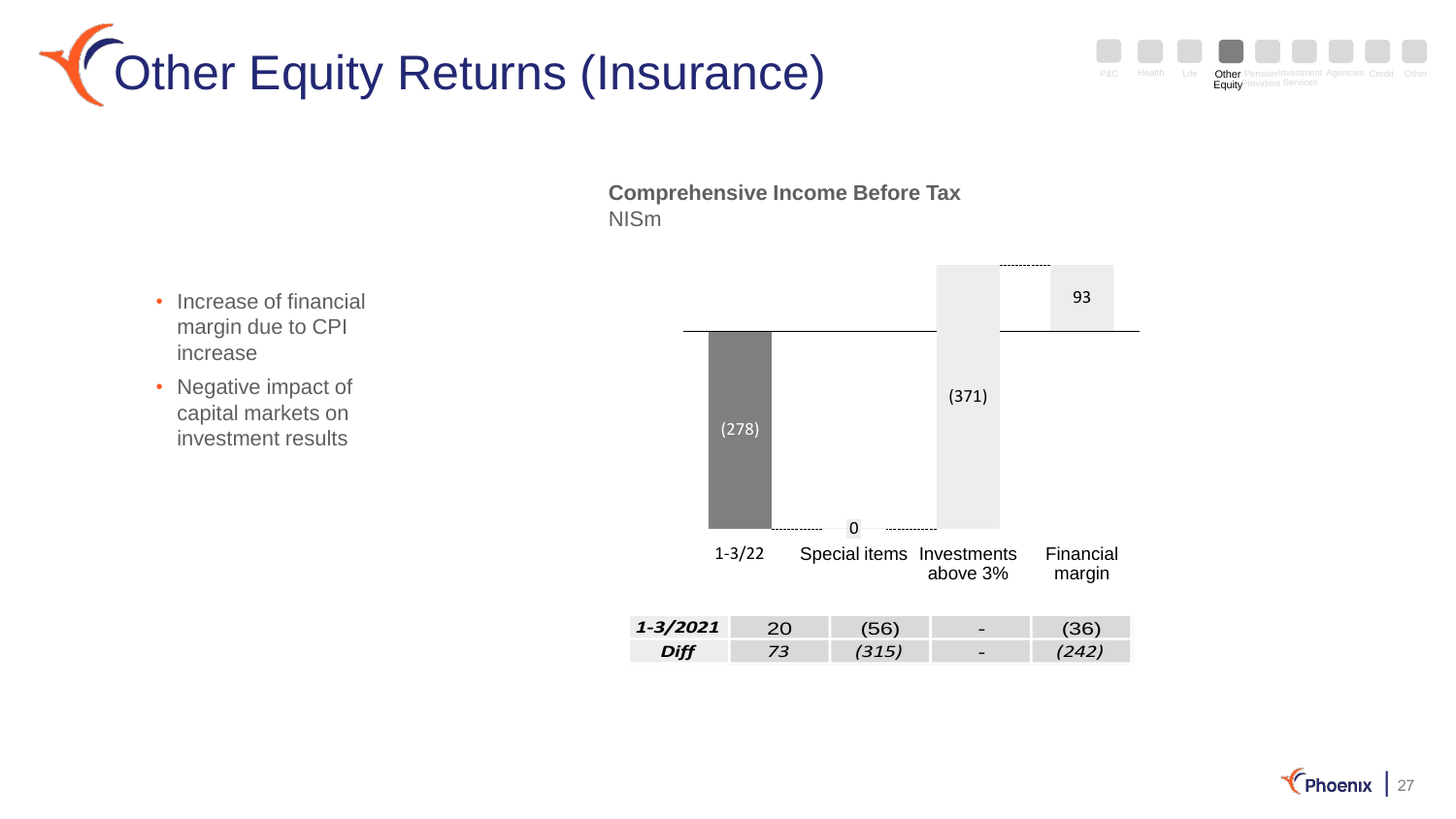## Asset Management: Pension & Provident

- Robust organic growth
- Improvement in underwriting profit
- Halman-Aldubi merger synergies in current run rate (24 NISm versus 11 NISm), full impact expected 2022
- A negative effect of investment results on sector profit



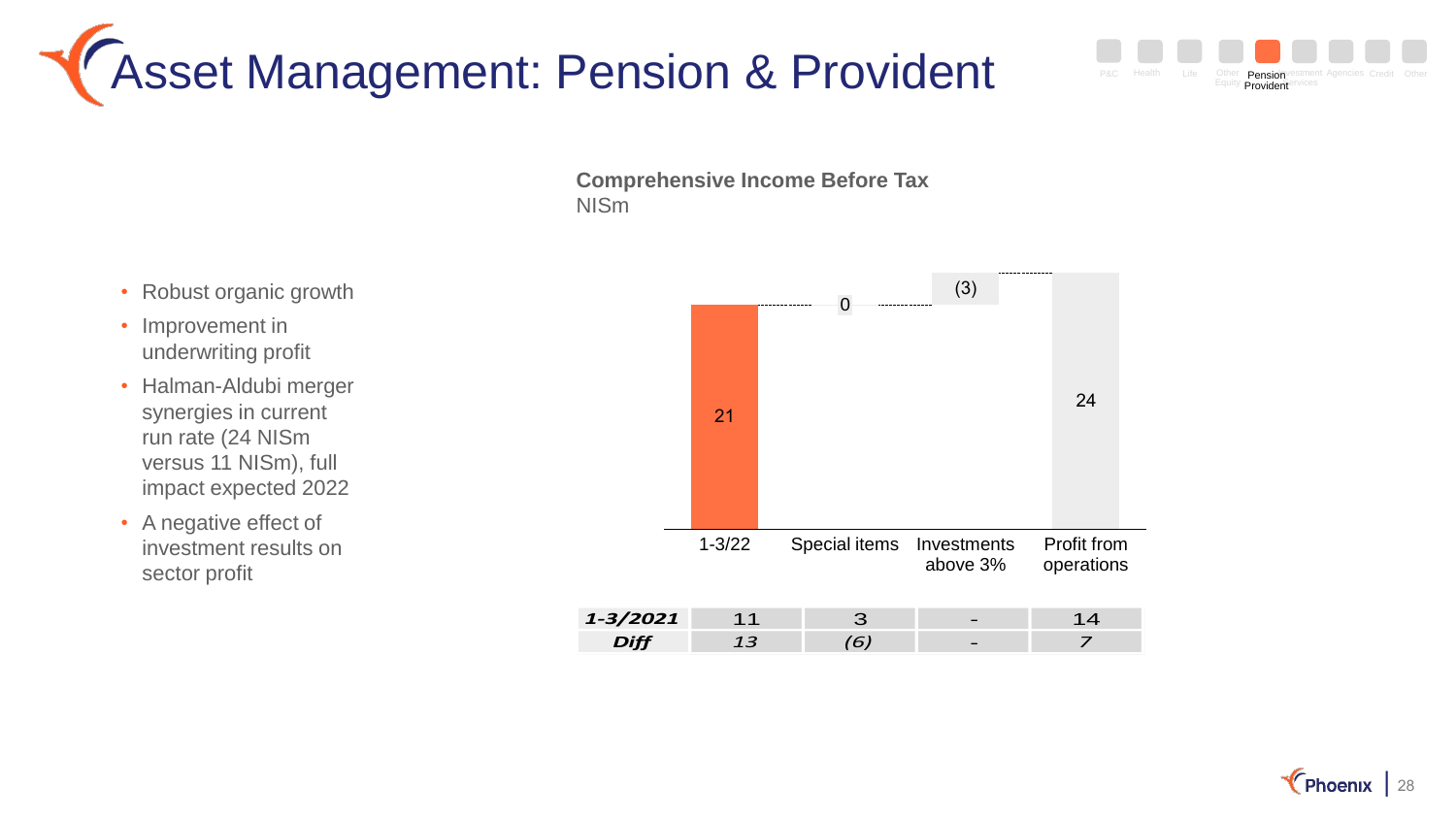Asset Management: Investment Services



- Special items of roughly 6 NISm mainly due to an increase in client acquisition costs (growth strategy in private client brokerage and active mutual funds)
- Restructuring of Excellence
	- Management changes for strong business focus
	- Structural changes to reduce overhead costs



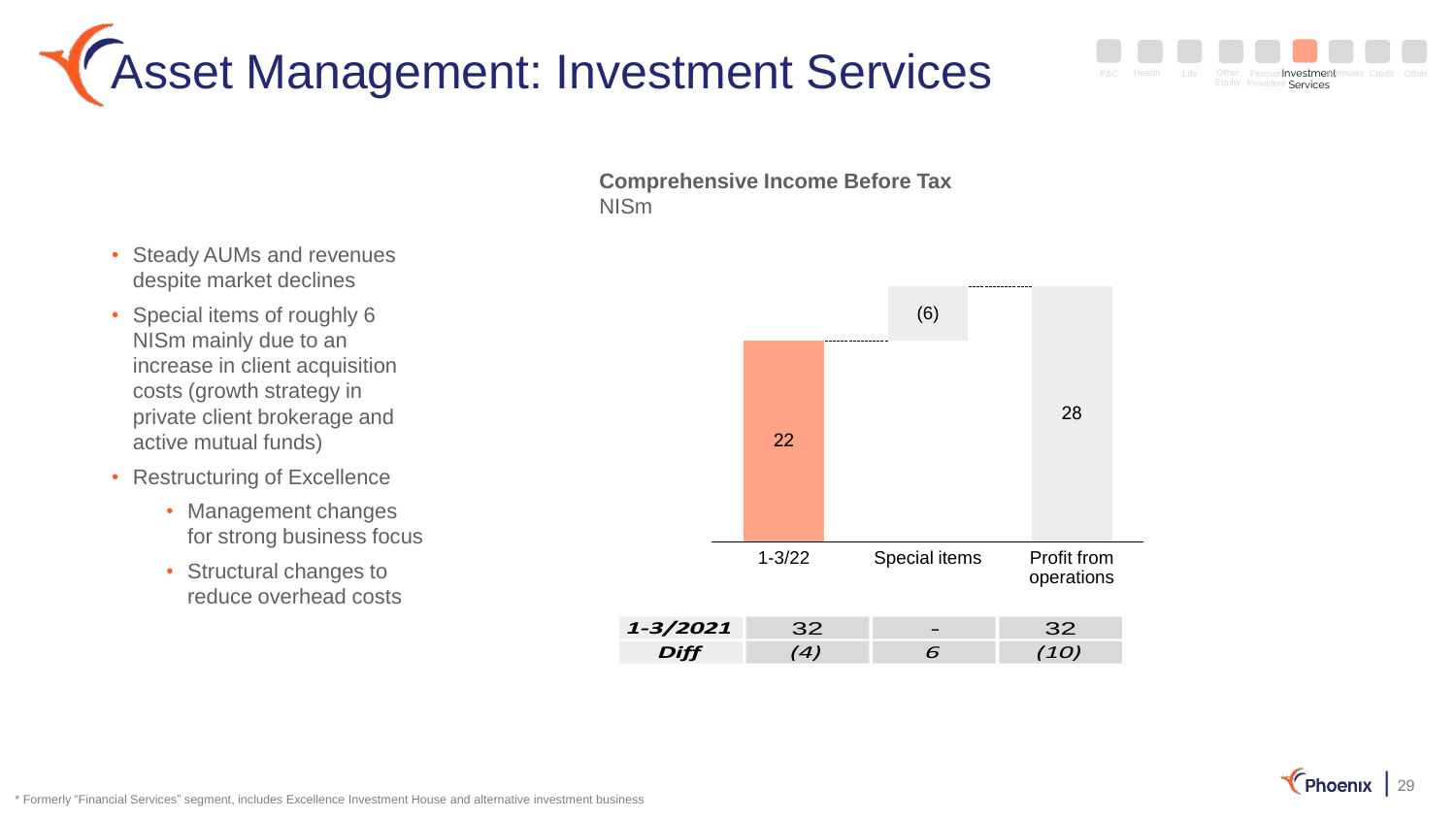



1-3/22  $0$  2 Special items Investments 72 • Continued growth across agencies driven by both organic efforts and continued acquisitions • Increase in profitability from operations from 48 NISm to 70 NISm

| 1-3/2021 |  |  |
|----------|--|--|
|          |  |  |

Profit from operations

70

--------------



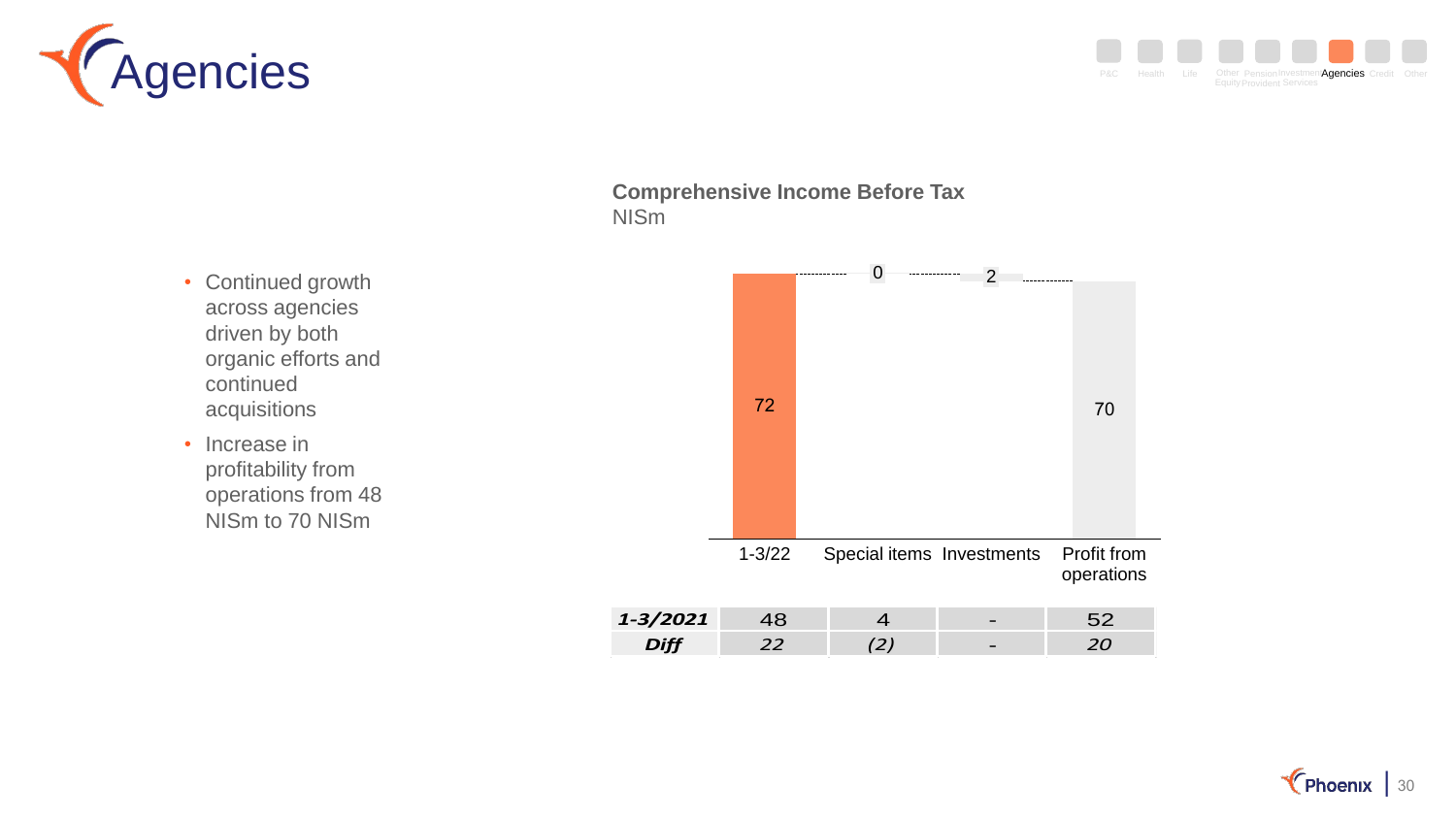

Life Other PensionInvestment Agencies Credit Other P&C Health Life Other Pension Investment Agencies Credit

| <b>Credit Portfolio (without credit cards)</b><br><b>NISm</b> | <b>Transaction Volume</b><br><b>NISb</b> |             | <b>NISm</b> |                           | <b>Comprehensive Income Before Tax</b> |            |
|---------------------------------------------------------------|------------------------------------------|-------------|-------------|---------------------------|----------------------------------------|------------|
|                                                               |                                          |             |             |                           |                                        |            |
| 1,599                                                         | $(22%+)$                                 | $(+20\%)$   |             |                           |                                        |            |
| $79%+$<br>1,415                                               | 35                                       | 9<br>7      |             |                           |                                        |            |
| 1,177<br>1,080<br>982<br>893                                  | 28                                       |             |             | 12                        |                                        | 12         |
|                                                               |                                          |             |             |                           |                                        |            |
| 31.12.20 31.3.21 30.6.21 30.9.21 31.12.21 31.3.22             | 2020 2021                                | Q1/21 Q1/22 |             | Profit from<br>operations | Special items                          | $1 - 3/22$ |
| • Appointed Chairman                                          |                                          |             | 1-3/2021    | $\overline{4}$            | (2)                                    | 2          |

- Continued growth in Gama core activities during Q1/22
- Accelerated growth in credit (63% growth in credit portfolio during the last year)

*Diff 8 2 10*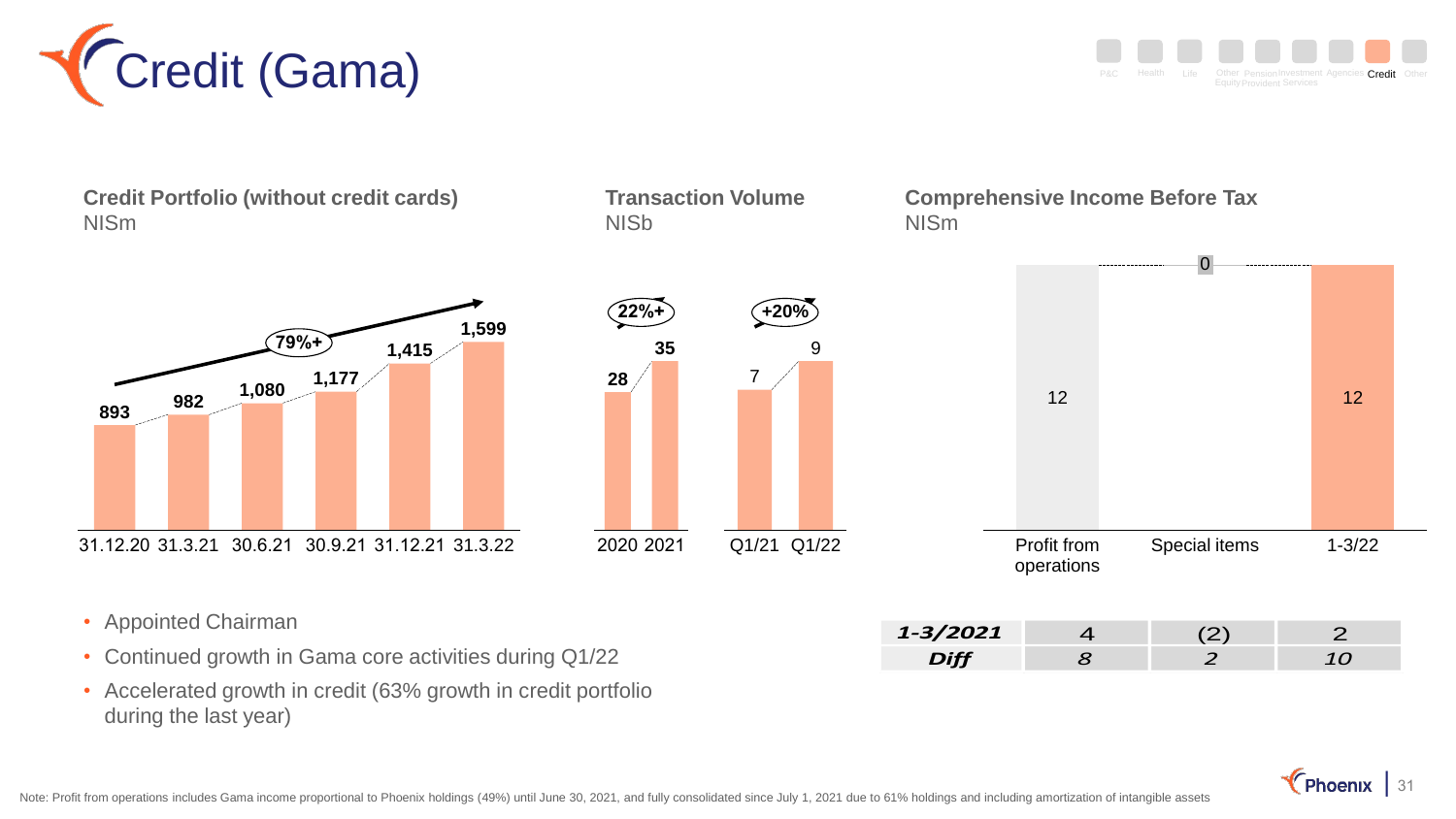



• Segment includes Phoenix Holdings solo profits (including RT1 holding), adjustments and offsets



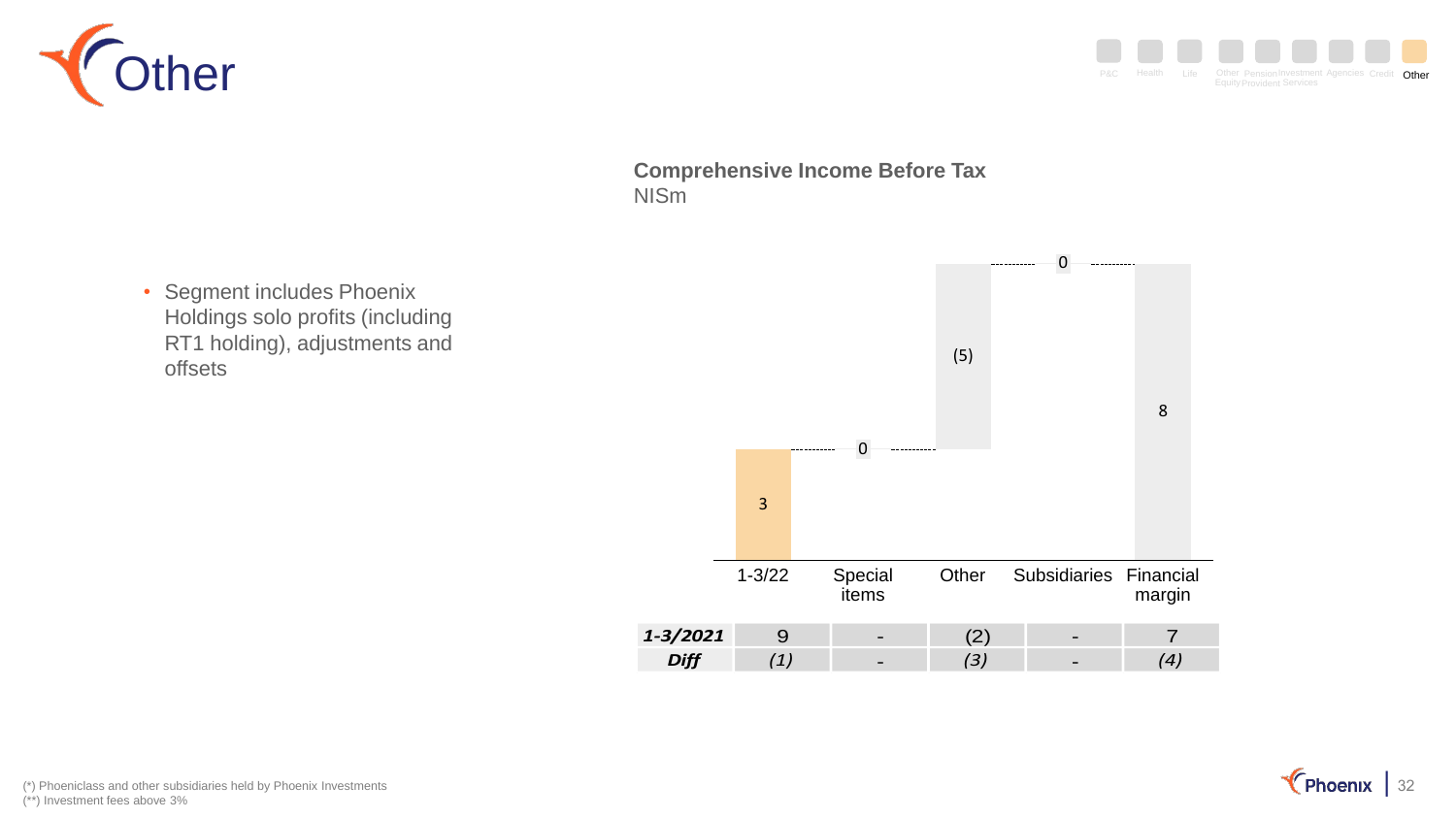



## Agenda > Highlights

Financial Results

Segment Breakdown

**Appendix** $\blacktriangleright$ 

**Glossary** 



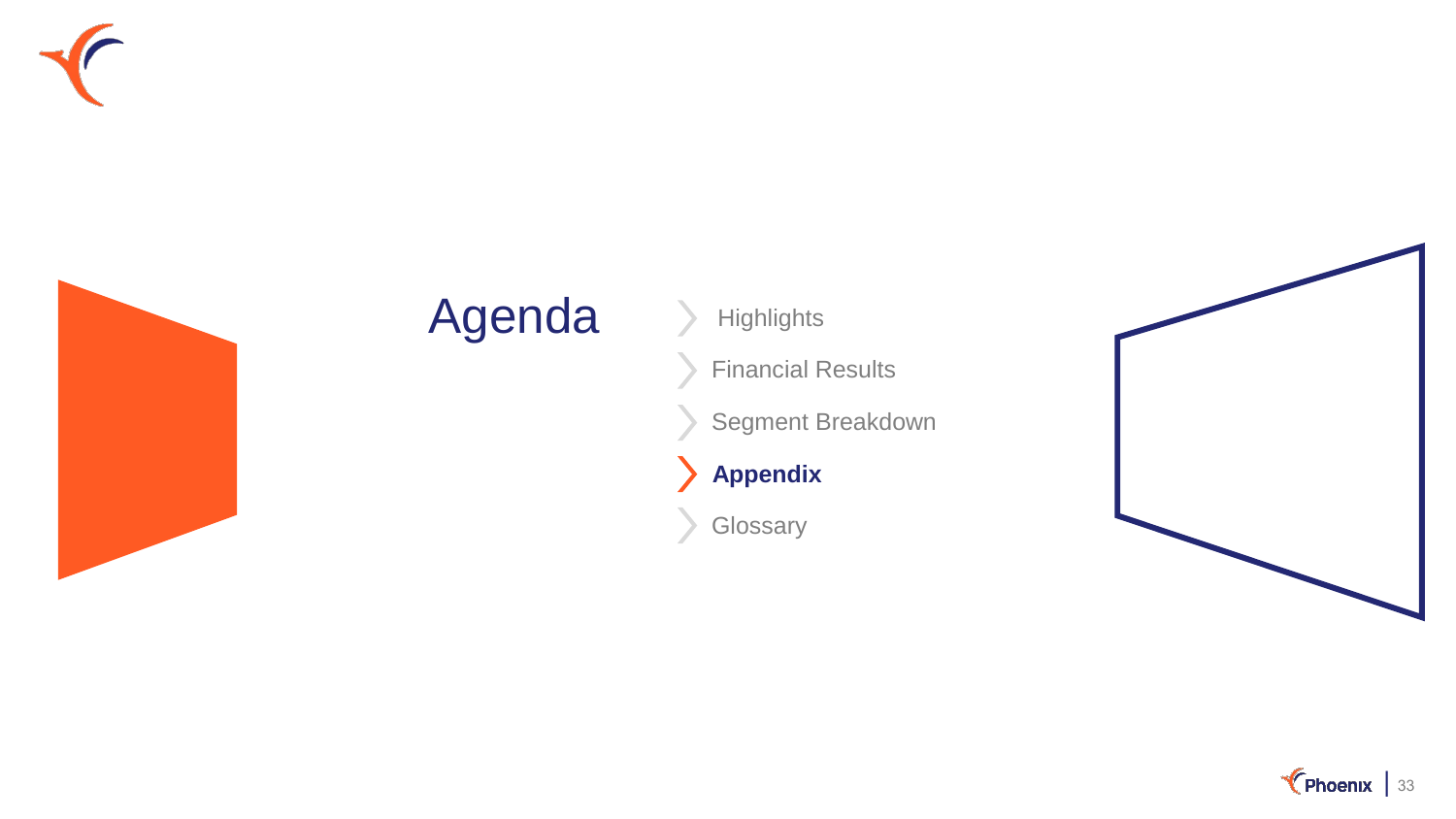

**Returns - Insurance Nostro / Corporate Account** Percent (nominal)



- Team of over 100 professionals across group, managing corporate account and client assets
- Proactive and proprietary dealflow and sourcing (Partner, Acro, and more)
- Investing in capabilities including international investments and technology platforms
- Group plans based on 3% real returns and stable rates

#### *Investment performance & track record Responsible allocation & risk management*

**Asset Allocation - Insurance Nostro / Corporate Account** Percent (Q1/22)



- Balanced asset allocation
- International investments (equity, debt & real estate) with leading partners, co-investments, and direct positions
- Full range of asset classes including fixed income, equities, real estate, and alternatives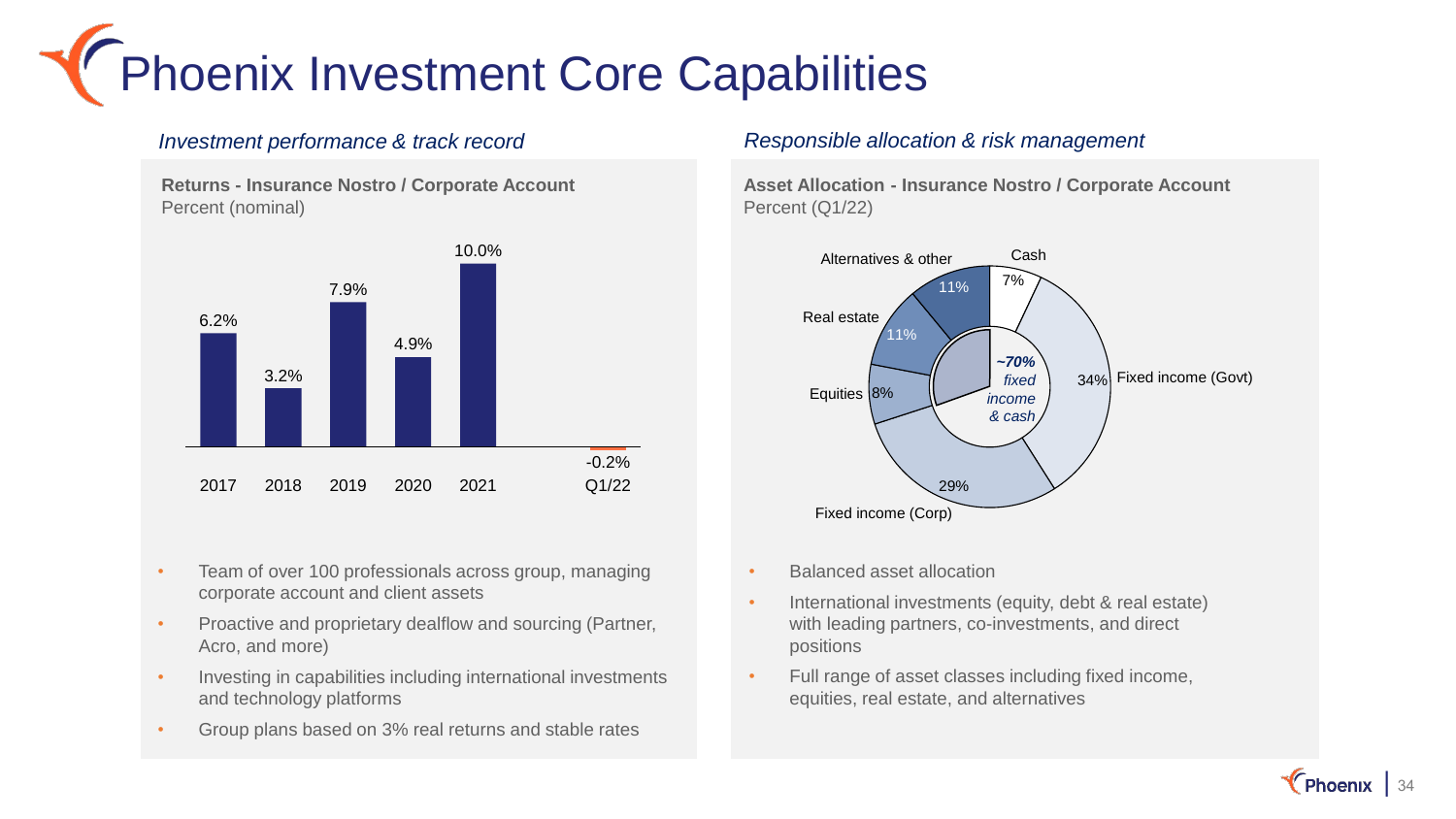# Investment Highlights

### Unique opportunity in a **growing, underpenetrated market** with high barriers to entry

Strong demographic & wealth trends with high compulsory savings rates & potential for greater penetration

### **Strong market position** with distinctive growth & performance through the cycle

Leading diversified financial services group with over \$100b AUM (including multiline insurance, asset management, credit, & distribution), delivering best-in-class ROE of 15.6% and growth of 18% AUM CAGR over the past 5 years

#### Value creation driven by **diversified activities with untapped potential**

Significant share of income generated by recurring fee-based non-balance sheet businesses, with plan to unlock value of assets currently held at book value

### **Proven strategic plan** with focus on growth, innovation, & value creation

Focus on accelerating growth in high ROE businesses, innovation and technology for competitive advantage and efficiency, active management of businesses to unlock & create value, & focused capital management & deployment

### **Leading financial results** & organic capital generation, driving strong and resilience balance sheet

Consistent growth in shareholder equity with a Solvency ratio of 190% (with transitional measures) and 30% dividend distribution policy

#### **Experienced leadership** team backed by **value-oriented shareholders**

Deep sector and broad functional experience at both board and management levels

**5**

**1**

**2**

**3**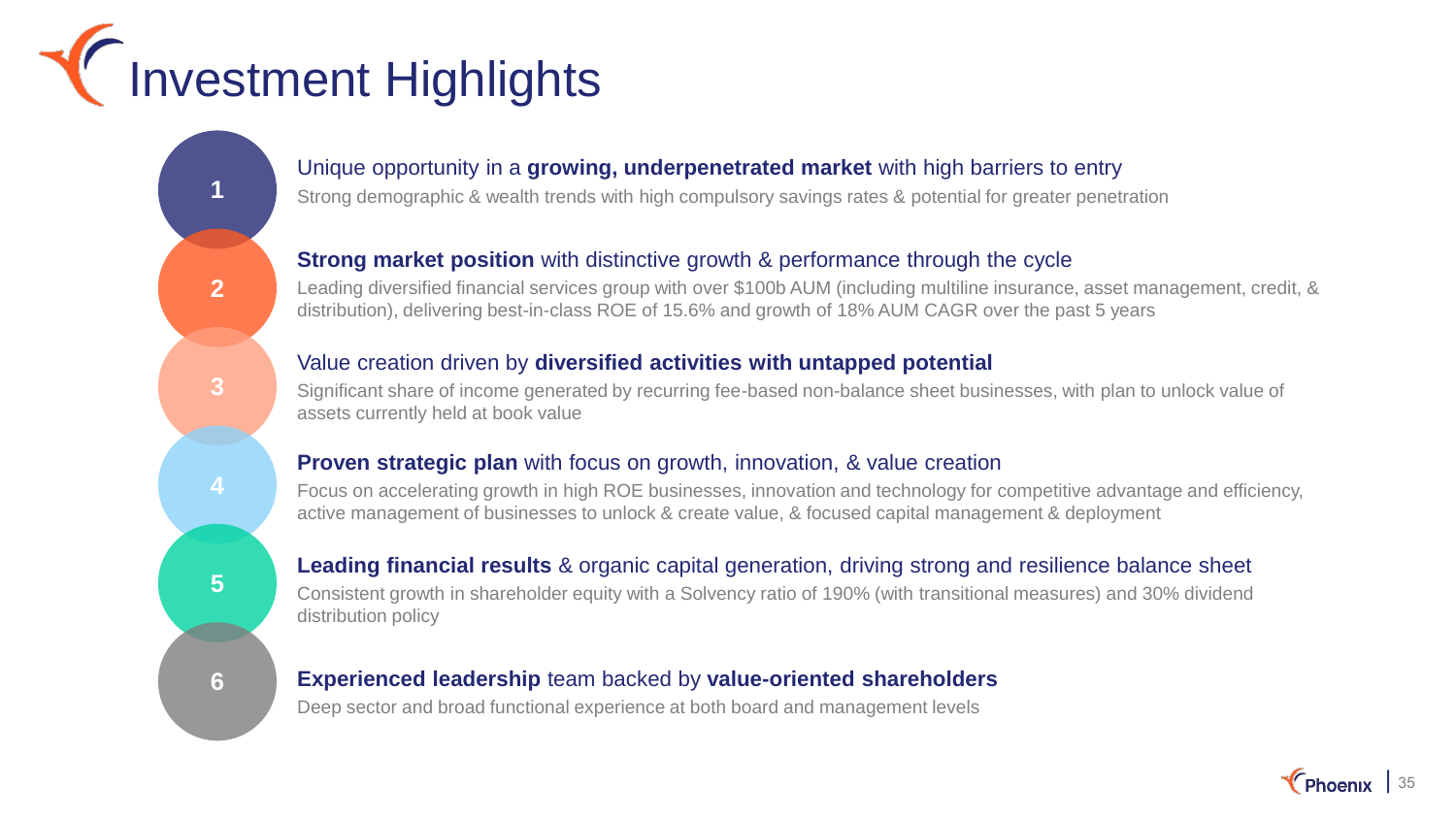



## Agenda > Highlights

Financial Results

Segment Breakdown

Appendix

**Glossary**



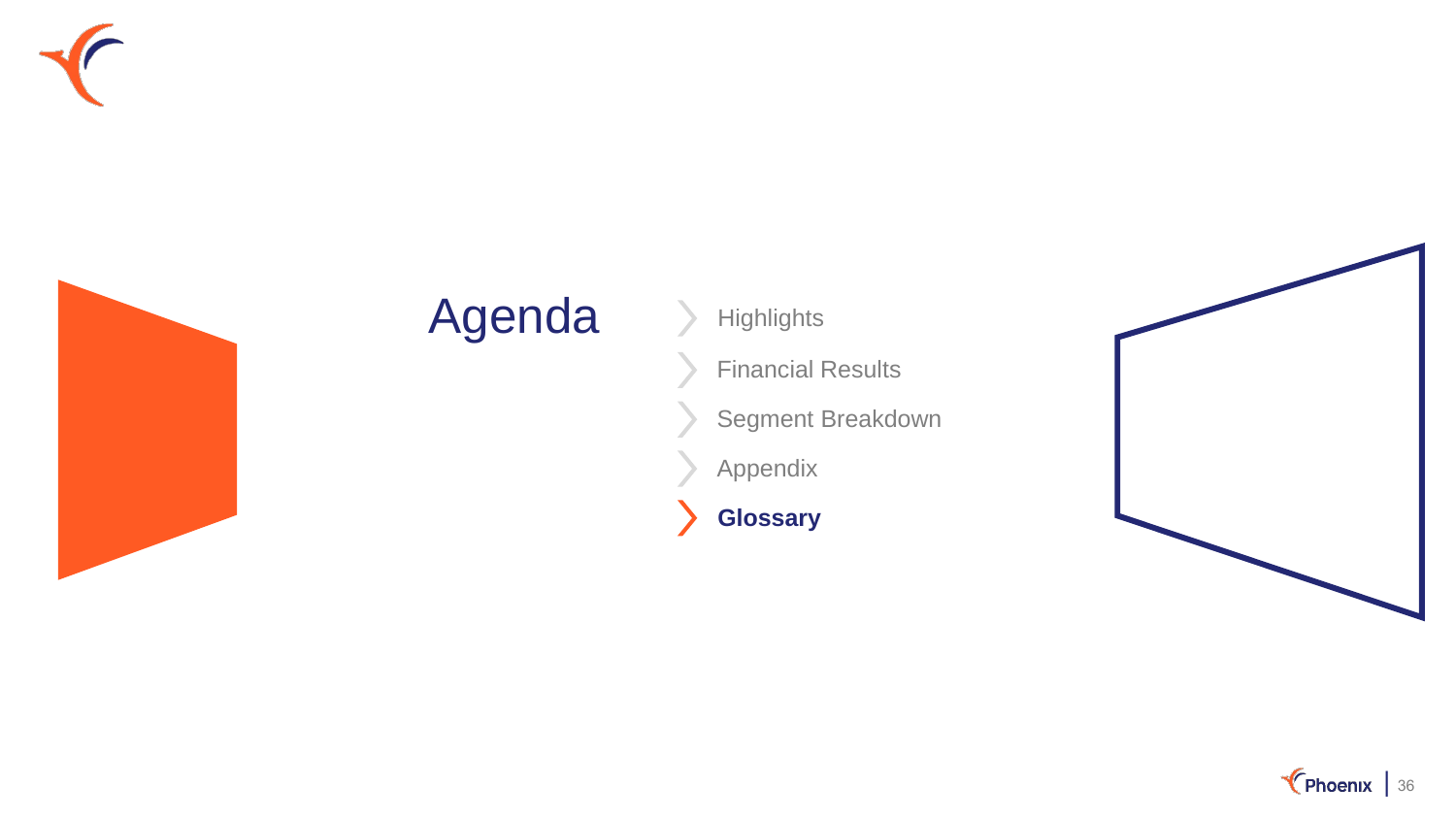

| AM                            | Asset Management; i.e. Excellence Nessuah                                                                                                   |
|-------------------------------|---------------------------------------------------------------------------------------------------------------------------------------------|
| <b>AUM</b>                    | Assets Under Management; the total market value of all the investments that are managed by the Group                                        |
| <b>Bps</b>                    | Basis Points; 1 basis points is .01%                                                                                                        |
| <b>CGU</b>                    | <b>Cost Generating Unit</b>                                                                                                                 |
| <b>CI</b>                     | Comprehensive Income                                                                                                                        |
| <b>CLR</b>                    | <b>Combined Loss Ratio</b>                                                                                                                  |
| CO <sub>.</sub>               | Corporate, Other and Consolidation                                                                                                          |
| <b>CPI</b>                    | Consumer Price Index; measures the average change of prices in an agreed upon basket of consumer goods and services over time               |
| <b>CSM</b>                    | <b>Contractual Service Margin</b>                                                                                                           |
| D&O                           | Directors and Officers Liability Insurance                                                                                                  |
| <b>DAC</b>                    | <b>Deferred Acquisition Cost</b>                                                                                                            |
| <b>ESOP</b>                   | Employee Stock Ownership Plan; workplace benefit program, that provides the employees with ownership interest in the company.               |
| ETF                           | Exchange Traded Fund; an open end, tradable basket of securities that tracks an underling index, sector, or security type                   |
| <b>Fixed-Rate Gov Bonds</b>   | A government issued bond for which the interest income payment is agreed upon and does not change                                           |
| FX.                           | Foreign Exchange Currency                                                                                                                   |
| Gama                          | Financial services and credit company owned by the Phoenix Group                                                                            |
| Halman corporate funds        | Israeli Electric Company (IEC)                                                                                                              |
| <b>Illiquidity Premium</b>    | Or Liquidity Premium; premium demanded by investors when any given security cannot be easily converted into cash for its fair market value. |
| <b>IMF</b>                    | International Monetary Fund                                                                                                                 |
| <b>Index Linked Gov Bonds</b> | A government issued bond for which the interest income payment is related (or linked) to the CPI                                            |
| LAT                           | <b>Liability Adequacy Test</b>                                                                                                              |
| <b>Liquidity Premium</b>      | See Illiquidity Premium                                                                                                                     |
| <b>LOB</b>                    | Line of Business                                                                                                                            |
| <b>LTC</b>                    | Long Term Care insurance; typically helps pay for costs associated with long term care                                                      |
| <b>LTS</b>                    | Long Term Services; including but not limited to Life, Provident and Pension funds                                                          |
| <b>Marketable Securities</b>  | Liquid financial assets that can be quickly converted into cash; most are trading assets                                                    |

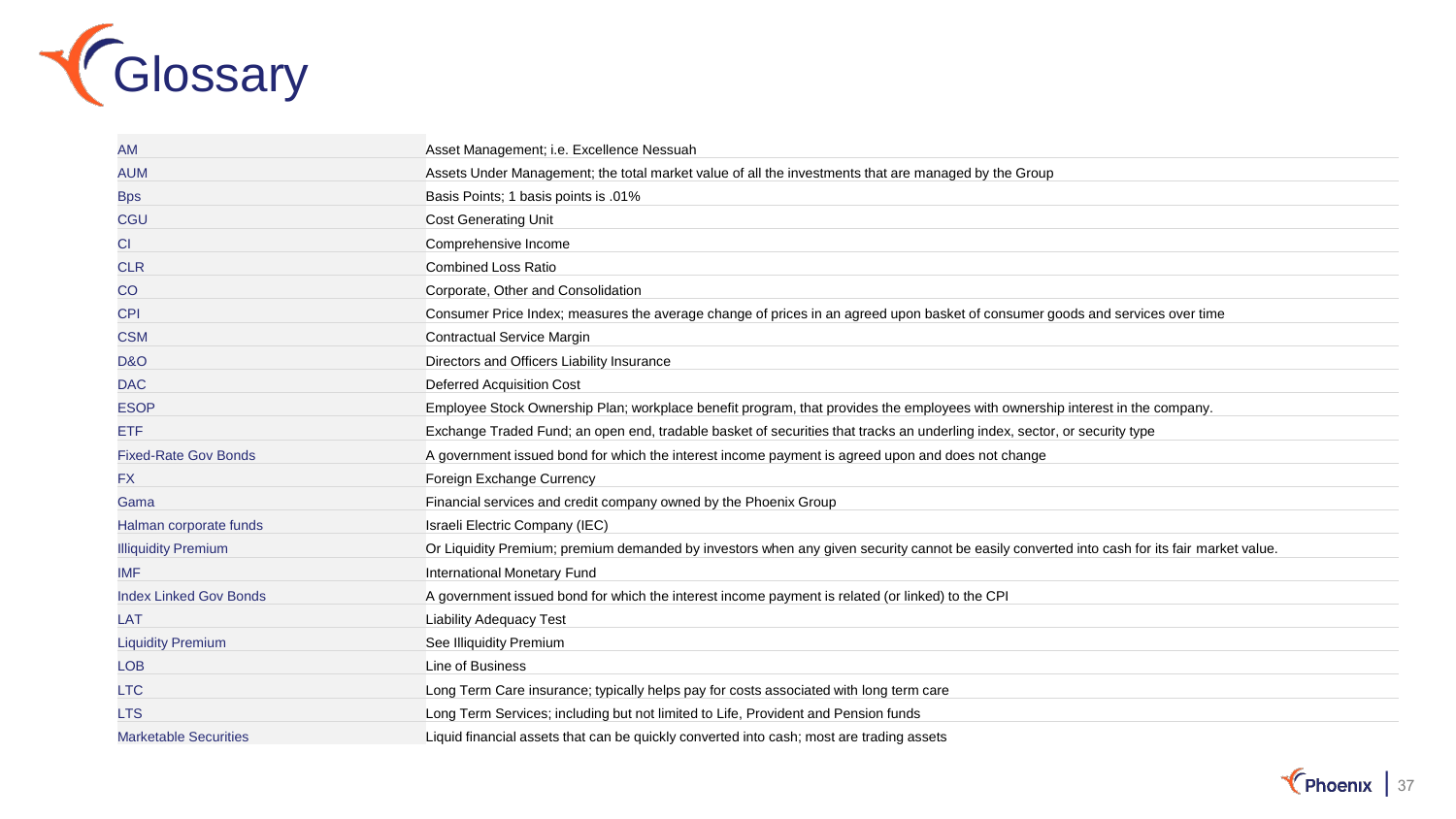

| <b>MF</b>                              | Management Fees; wages charged by a financial manager                                                                                                                                                                               |
|----------------------------------------|-------------------------------------------------------------------------------------------------------------------------------------------------------------------------------------------------------------------------------------|
| Moody's                                | A credit risk rating agency                                                                                                                                                                                                         |
| <b>MSCI</b>                            | Morgan Stanley Capital International Emerging Markets Index; measures the performance in equity markets, specifically in global emerging markets                                                                                    |
| <b>Mutual Fund</b>                     | Open end, non-tradable basket of securities that tracks the performance of an undelaying index, sector, or security type                                                                                                            |
| <b>Net Inflows</b>                     | The net amount of new cash, excluding the impact of investment market value; calculated by subtracting withdrawals from new deposits                                                                                                |
| <b>NIS</b>                             | New Israeli Shekel                                                                                                                                                                                                                  |
| <b>Non-Marketable Securities</b>       | Asset group that is considered to be difficult to buy or sell due to the fact they are not traded on any major exchange; could include government issued debt securities, limited<br>partnerships, real estate investments and more |
| <b>Nostro</b>                          | The account in which a financial institution manages its own funds                                                                                                                                                                  |
| <b>OPEX</b>                            | <b>Operational Expenses</b>                                                                                                                                                                                                         |
| P&C                                    | Property and Casualty insurance                                                                                                                                                                                                     |
| PH                                     | Phoenix holdings                                                                                                                                                                                                                    |
| PHI                                    | Permanent Health Insurance                                                                                                                                                                                                          |
| PI                                     | Phoenix insurance                                                                                                                                                                                                                   |
| PLI                                    | Professional Liability insurance                                                                                                                                                                                                    |
| Reinsurance                            | A balancing risk strategy; one or more insurers that share the liability                                                                                                                                                            |
| <b>Revenue</b>                         | All encompassing streams of income; including, but not limited to: premium, management fees, benefit contributions                                                                                                                  |
| <b>RFR</b>                             | <b>Risk Free Rates</b>                                                                                                                                                                                                              |
| <b>ROE</b>                             | Return On Equity; calculated by dividing net income over total equity                                                                                                                                                               |
| SME <sub>60</sub>                      | "The Rest Index"; tracks the performance of the 60 largest market value companies that are excluded from the Tel Aviv Stock Exchange                                                                                                |
| <b>Special Items</b>                   | Changes in profit or loss that are not part of the usual business of the Company, including changes in actuarial research, actuarial model changes, other structural changes<br>and strategic acquisition costs in AM segment       |
| Tel Bond 20                            | Index that tracks the performance of the 20 largest Index Linked Corporate Bonds in terms of market value                                                                                                                           |
| Tel Bond 40                            | Index that tracks the performance of the 40 largest Index Linked Corporate Bonds in terms of market value                                                                                                                           |
| Tel Bond 60                            | Index that tracks the performance of the 60 largest Index linked Corporate Bonds in terms of market value                                                                                                                           |
| <b>TLV 125</b>                         | An index that tracks the performance of the 125 largest market value companies in the Tel-Aviv Stock Exchange                                                                                                                       |
| <b>TLV 35</b>                          | An index that tracks the performance of the 35 largest market value companies in the TLV Stock Exchange                                                                                                                             |
| <b>TLV 90</b>                          | An index that tracks the performance of the 90 largest market value companies in the TLV stock Exchange                                                                                                                             |
| <b>TMTP</b>                            | <b>Transitional Measures on Technical Provisions</b>                                                                                                                                                                                |
| <b>Workers' Compensation Insurance</b> | Insurance coverage for employees' injuries or sickness                                                                                                                                                                              |
| <b>Yield Curve</b>                     | A line that plots interest rates of bonds with equal credit risk with different maturity dates in the future<br>╭                                                                                                                   |